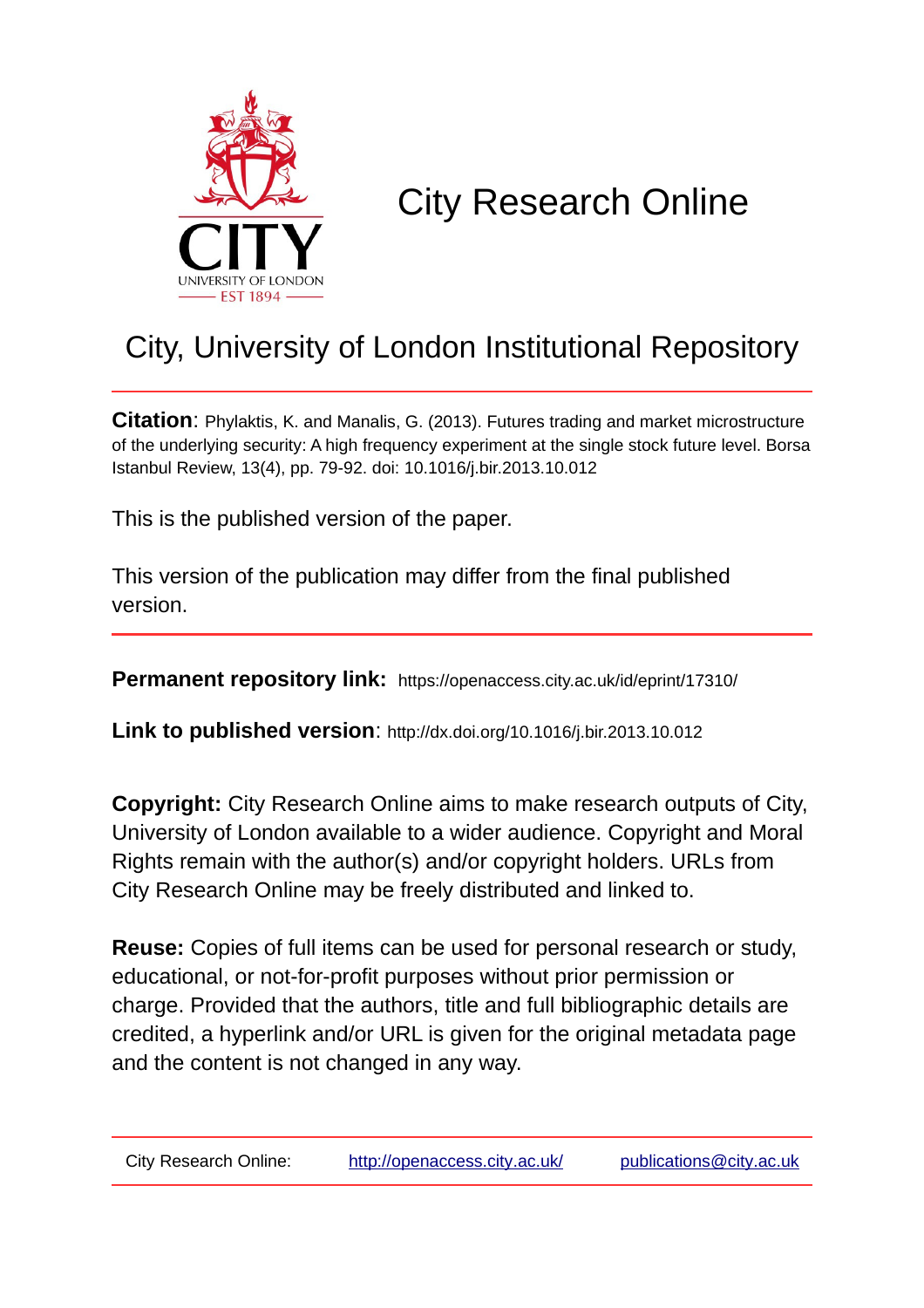

Available online at [www.sciencedirect.com](www.sciencedirect.com/science/journal/22148450)

Borsa İstanbul Review



[Borsa](http://dx.doi.org/10.1016/j.bir.2013.10.012) İ[stanbul Review 13 \(2013\) 79](http://dx.doi.org/10.1016/j.bir.2013.10.012)-[92](http://dx.doi.org/10.1016/j.bir.2013.10.012) <http://www.elsevier.com/journals/borsa-istanbul-review/2214-8450>

## Futures trading and market microstructure of the underlying security: A high frequency experiment at the single stock future level

Kate Phylaktis<sup>a,\*</sup>, Gikas Manalis<sup>b</sup>

<sup>a</sup> Cass Business School, City university London, 106 Bunhill Row, London E1Y 8TZ, UK <sup>b</sup> Athens Stock Exchange, Athens, Greece

#### Abstract

This paper examines the differences in volume, volatility and liquidity in the underlying market between intervals when futures trade and intervals when there is no futures trading using high frequency proprietary data. We find that although the bid-ask spreads decrease, this is not due to a fall in information asymmetries and a fall in the adverse selection costs. We find supporting evidence that the fall in the spread could be due to lower inventory holding costs as a result of lower depth when futures trade. We also find volatility to increase when futures trade accompanied by increases in trading volume supporting the scenario that institutional investors take large positions in both derivative and the underlying markets creating price pressures. This paper has indicated that market quality might not necessarily improve with futures trading, in contrast to the results of previous studies, which applied a pre-post futures listing analysis and used lower frequency data.

Copyright © 2013, Borsa İstanbul Anonim Şirketi. Production and hosting by Elsevier B.V. Open access under [CC BY-NC-ND license.](http://creativecommons.org/licenses/by-nc-nd/4.0/)

JEL classification: G10; G14

Keywords: Futures market; Market microstructure

## 1. Introduction

The introduction of single stock futures in the various exchanges is a recent phenomenon. In the U.S. it was only in November 2002 that single stock futures started trading on OneChicago and NASDAQ-LIFFE market after the Commodity Futures Modernization Act of 2000 repealed the Shad-Johnson Accord and made it legal to trade single stock futures (SSFs). In the UK SSFs were introduced on the London Financial Futures and Options Exchange (LIFFE) in January 2001 with universal stock futures (USFs), i.e. futures contracts whose underlying securities might be traded in other markets other than the London Stock Exchange. The reasons of why

 $*$  Corresponding author. Tel.:  $+44$  20 70408735; fax:  $+44$  20 70408881. E-mail address: [K.Phylaktis@city.ac.uk](mailto:K.Phylaktis@city.ac.uk) (K. Phylaktis).

the emergence of SSFs has been delayed goes back to concerns that futures might have a destabilizing impact on the cash market via the provision of low-cost speculation opportunities, which allows institutional investors to take large positions in both the derivative and the underlying markets to take advantage of price discrepancies. This large volume in turn creates price pressures in the underlying security and increases its volatility. The higher stock market volatility, which is a perception of higher risk, can potentially raise the cost of capital and have a negative impact on the economy.<sup>1</sup> Futures trading can also have a negative impact on the liquidity of the stock market if enough liquidity-motivated traders are attracted to the futures market, which may reduce the liquidity in the stock market and increase the specialist's inventory-related costs (see e.g. [Stoll, 1978a, 1978b](#page-14-0)). In this

Peer review under responsibility of Borsa İstanbul Anonim Şirketi

**EL SEVIER Production and hosting by Elsevier**

<sup>&</sup>lt;sup>1</sup> Although a number of papers focus on the relation between options and underlying security markets, similar arguments can be made for the relation between the futures and underlying security markets.

<sup>2214-8450</sup> Copyright © 2013, Borsa Istanbul Anonim Şirketi. Production and hosting by Elsevier B.V. Open access under [CC BY-NC-ND license.](http://creativecommons.org/licenses/by-nc-nd/4.0/) <http://dx.doi.org/10.1016/j.bir.2013.10.012>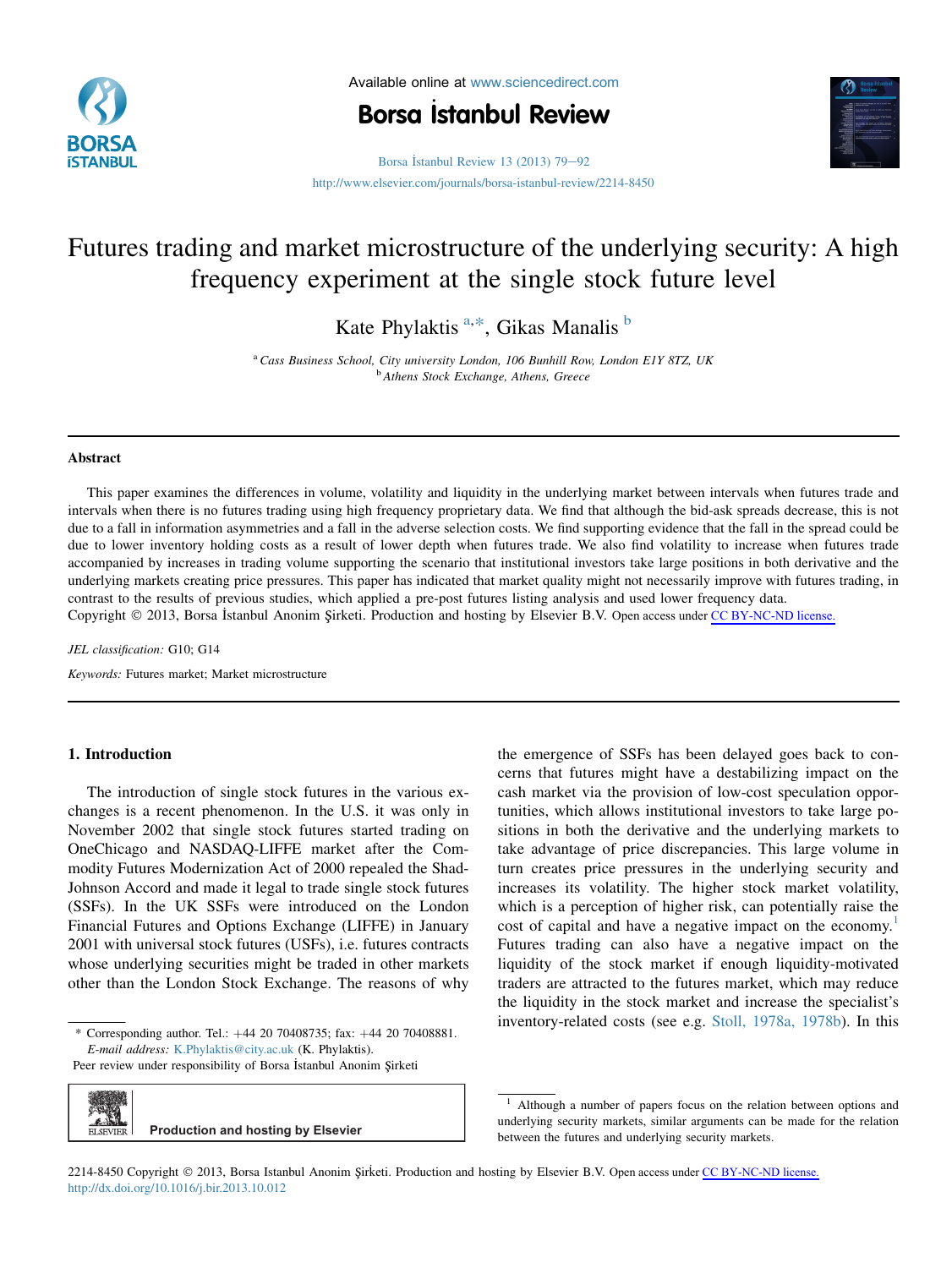case, stock dealers will be motivated to increase the spreads for the underlying stock.

The purpose of this paper is to examine the impact of SSFs on the microstructure of the underlying stocks using high frequency proprietary data. We perform an experiment and examine whether the behaviour of the underlying stock, its volatility, liquidity and order flow change when futures trade using 1 min intervals. So we examine how the behaviour of underlying stocks changes if during the 1 min interval there was trading in the future of that particular stock. We are using [Jones, Kaul, and Lipson \(1994\)](#page-14-0) definition of a non-trading period as one in which the markets are open but traders endogenously choose not to trade. Since traders are not prevented from trading in the futures market at any interval, the generation and release of public and private information remains unchanged between intervals when there is future trading and intervals when there is no futures trading. Thus, an improvement in market quality during intervals when there is futures trading will most likely reflect the release of additional information, which will lower information asymmetry and improve the efficiency of the underlying market. In contrast, the event methodology and the pre-post listing analysis used in earlier studies compares a period when futures trading is not available with a period when futures trading is available. If the possibility of futures trading contributes to the information gathering then the production and release of information is likely to be different between the two periods and one will not be able to discern the impact of futures trading on the underlying stock.

Our experiment is based on 11 futures contracts in the Greek capital market. Single stock futures contracts were introduced in Greece in August 1999. Their introduction coincided however with a slowdown of the cash market, and that raised various questions at the time relating to the impact of the futures contracts on the liquidity and volatility of the cash market. This provides an additional motivation for our examination into the impact of futures on the cash market.

We show that the previously documented improvement in market quality of the underlying stocks following derivative listings in terms of a decrease in bid-ask spreads and increases in the number of contracts the specialist is willing to trade at the quoted prices (quoted depth), decreases in volatility and increases in volume and transaction size, do not carry over to the impact of SSF on the underlying stock in our experiment with high frequency data. Our results show that although bidask spreads decrease, this is not due to a fall in information asymmetries. We find that the adverse selection component of the bid-ask spread applying the method developed by [Huang](#page-14-0) [and Stoll \(1996\)](#page-14-0) and [Bacidore and Sofianos \(2002\)](#page-14-0), does not decrease when futures trade. The decrease in the bid-ask spread could be due to lower inventory risk as a result of dealers providing lower depth. Indeed, we find that futures trading when it impacts on the market depth of stocks has a negative effect supporting our conjecture that the fall in the spread could be the result of lower inventory holding costs.

Furthermore, we find volatility increases when futures trade. This suggests that at the margin, futures trading has an effect of increasing price movements in the underlying security. As mentioned above, this increase in volatility could be the result of institutional investors taking large positions in both the derivative and the underlying markets, increasing trading volume and creating price pressures in the underlying security. Indeed, we find an increase in trading volume when futures trade supporting this scenario.

The paper is structured as follows. The next section reviews the literature. Section [3](#page-3-0), describes the data, while Section [4](#page-5-0), provides the empirical results on the impact of future trading on various dimensions of market quality of the underlying security: intra-day trading volume (and its components that include trade size and number of trades), volatility, bid-ask spread and quoted depth, and adverse selection component of the spread. Section [5](#page-13-0) summarizes and concludes the paper.

## 2. Review of literature

Although the arguments given earlier support the view that the existence of speculators in futures markets may have destabilising effects, there are arguments, which support an alternative view. If informed trading is skewed toward futures markets because informed traders view futures as superior speculative vehicles, $<sup>2</sup>$  then dealers' anticipated losses from</sup> informed traders will decline (reducing adverse selection costs), thus providing an incentive to reduce the underlying stocks' quoted spreads (see e.g. [Glosten & Milgrom, 1985\)](#page-14-0). Spreads might also be lowered and liquidity in the underlying market might improve through the reduction of the market maker's inventory costs, since futures provide a mechanism for hedging their inventory position (see [Silber, 1985\)](#page-14-0).

Finally, futures may improve the efficiency of the underlying market by increasing the level of public information in the market. Specifically, the marginal benefit of becoming informed after the introduction of futures is greater given the superiority of futures as a speculative vehicle. This increase in marginal benefit results in greater information search by traders. In turn, this increase in public information lowers information asymmetry, lowers the spread, improves liquidity, and reduces the variance of the pricing error, thereby making the underlying market more efficient.

Numerous studies have been written, which examine the impact of derivatives market on the underlying market.<sup>3</sup> On the whole the evidence shows that market quality of the underlying stocks improves. For example, [Kumar, Sarin, and](#page-14-0) [Shastri \(1998\)](#page-14-0) examine 174 options using an event

<sup>&</sup>lt;sup>2</sup> This superiority of derivatives stems from the relatively low transactions costs of establishing a derivatives position, due to the trading on the margin, which offers leveraged positions, the ease of closing out the position and cash settlement, rather than physical delivery as in the case of cash securities, and by the fact that one can take a bearish position in a derivative without being subject to short sale restrictions which exist in the stock market (see [John,](#page-14-0) [Koticha, Narayanan, & Subrahmanyam, 2003\)](#page-14-0). <sup>3</sup> See [Damodaran and Subrahmanyam \(1992\)](#page-14-0) for a review of the studies,

which examine the impact of options on underlying securities, and [Mayhew](#page-14-0) [\(1999\)](#page-14-0) for a review of both options and futures on underlying securities. Subsequent work includes [Sorescu \(2000\)](#page-14-0).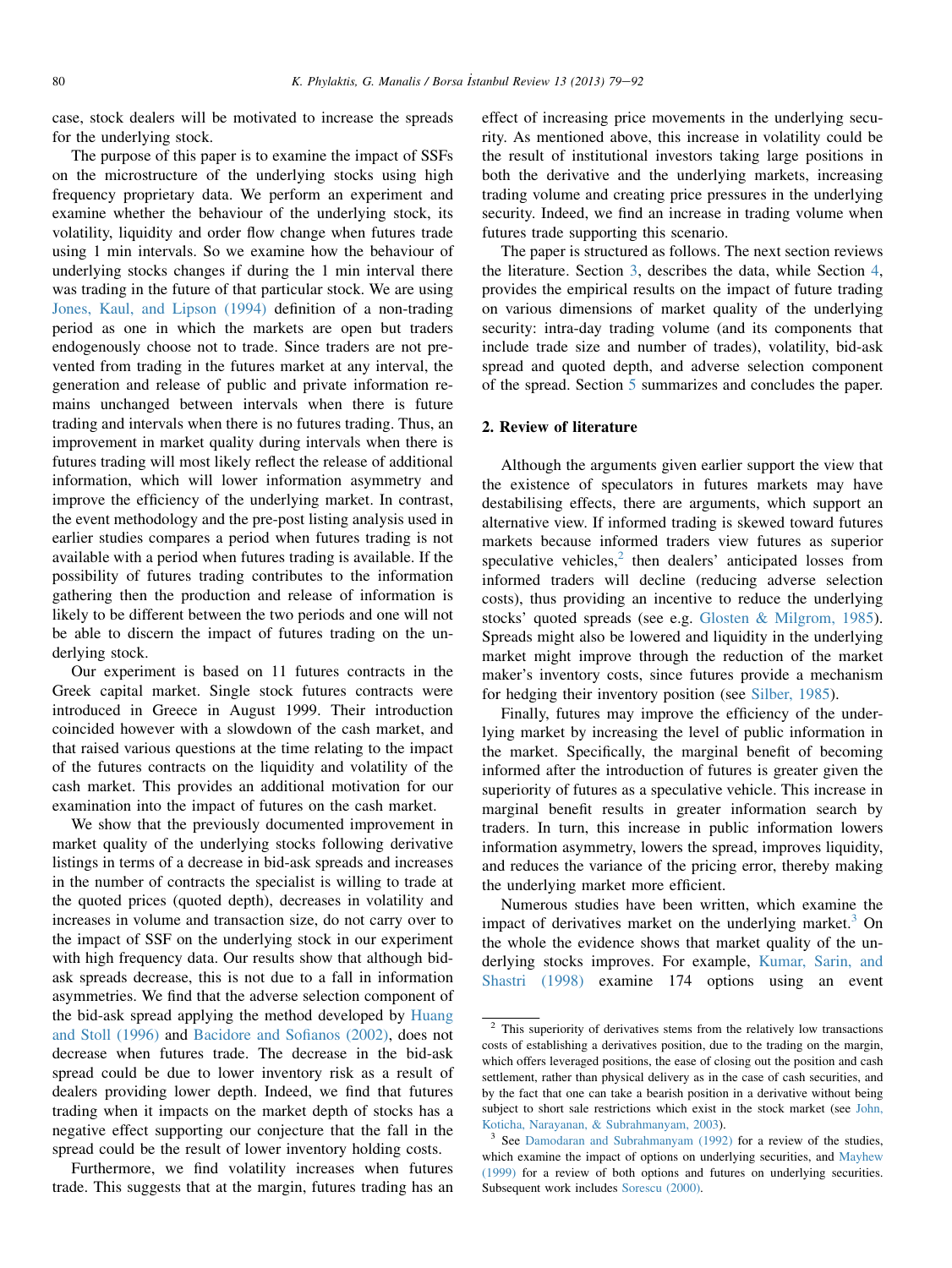<span id="page-3-0"></span>Table 1 Descriptive statistics for Single Stock Futures in the Athens Stock Exchange.

| Name of the stock                      | Code         | Start of futures<br>trading | Start date for<br>sample | End date for<br>sample | Market capitalisation<br>of underlying stock (in Euro)<br>on $2nd$ Jan $2004$ |
|----------------------------------------|--------------|-----------------------------|--------------------------|------------------------|-------------------------------------------------------------------------------|
| Hellenic Telecom. Organisation         | <b>HTO</b>   | 19/11/2001                  | 2/1/2004                 | 6/7/2005               | 5.484.109.685.12                                                              |
| National Bank Of Greece S.A.           | <b>ETE</b>   | 19/11/2001                  | 2/1/2004                 | 6/7/2005               | 5,397,029,078.60                                                              |
| Efg Eurobank Ergasias S.A.             | <b>EUROB</b> | 16/2/2004                   | 16/2/2004                | 6/7/2005               | 4.957.321.947.60                                                              |
| Alpha Bank S.A.                        | <b>ALPHA</b> | 2/4/2002                    | 2/1/2004                 | 6/7/2005               | 4,833,230,875.80                                                              |
| PPC S.A.                               | <b>PPC</b>   | 16/2/2004                   | 16/2/2004                | 6/7/2005               | 4,565,760,000.00                                                              |
| Coca-Cola E.E.E. S.A.                  | <b>EEEK</b>  | 19/11/2001                  | 2/1/2004                 | 6/7/2005               | 4.013.899.388.16                                                              |
| OPAP S.A.                              | <b>OPAP</b>  | 16/2/2004                   | 16/2/2004                | 6/7/2005               | 3,706,780,000.00                                                              |
| Cosmote-Mobile Telecommunications S.A. | COSMO        | 14/6/2004                   | 14/6/2004                | 6/7/2005               | 3,578,708,060.80                                                              |
| Piraeus Bank S.A.                      | <b>TPEIR</b> | 14/6/2004                   | 14/6/2004                | 6/7/2005               | 1.952.071.637.88                                                              |
| Intracom S.A. Holdings                 | <b>INTRK</b> | 2/4/2002                    | 2/1/2004                 | 6/7/2005               | 715,868,152.12                                                                |
| Hellenic Exchanges S.A. Holding        | <b>EXAE</b>  | 14/6/2004                   | 14/6/2004                | 6/7/2005               | 480,556,049.48                                                                |

Source: ASE Fact Book, various issues.

methodology and daily values, which are the weighted average of all relative values in a day, and conclude that the introduction of options is accompanied by decreases in stock volatility, bid-ask spread and information asymmetry, and increases in quoted depth, trading frequency and transaction size. Another study, [Shastri, Thirumalai, and Zutter \(2008\)](#page-14-0) confirm those results by concentrating on SSF and their impact on the underlying stock. They use 137 single stock futures traded on the OneChicago exchange and whose underlying stocks are listed on the NYSE and NASDAQ over the period January 2003 to July 2005. They examine on the one hand, the effects of futures trading on information revelation in the underlying stock by examining whether futures market contributes significantly to price discovery in underlying stocks using the [Hasbrouck \(1995\)](#page-14-0) methodology, and on the other hand, they examine whether the underlying stock market quality improves with futures trading. They perform a pre and post SSF listing analysis and compare market quality during periods with and without trading in the SSF's market. They find that futures trading contributes to price discovery in the underlying stock and improves market quality in terms of volatility and bid-ask spreads. [Chau, Holmes, and Paudyal](#page-14-0) [\(2008\)](#page-14-0) also arrive at the conclusion that the listing of USFs has not impacted negatively on the underlying market. They examined the impact of 80 USFs at LIFFE on feedback trading and volatility over the period  $2001-2006$  and found a small reduction in feedback trading, while changes in volatility dynamics post-listing have been the same for USF stocks and for control stocks.<sup>4</sup> Using a sample of 21 stocks in the Karachi Stock Exchange [Siddiqi, Nouman, Khan, and Khan \(2012\)](#page-14-0) examine the impact of the introduction of SSFs on the liquidity of the underlying stocks by looking at two years before and two years after the introduction of the SSFs. They find that liquidity, namely volume, trading value, number of trades and value per trade improve. However, it should be noted that they do not control for other determinants of liquidity.

Our study extends the earlier literature in several ways. First, as in [Shastri et al. \(2008\), Chau et al. \(2008\)](#page-14-0) and [Siddiqi](#page-14-0) [et al. \(2012\)](#page-14-0) it concentrates on SSF and explores its impact on market quality of the underlying stock. The rest of the studies on futures have been contacted on the trading of market wide instruments such as index contracts. Effects however, can be dissipated across the many constituent assets of an index making it difficult to detect the impact of the derivative market at the single stock level.<sup>5</sup> Second and most importantly our study uses high frequency data, which provides greater insight into the dynamic behaviour of the two markets. It also gets away from the event methodology and the pre and post listing analysis, and compares stock price dynamics in periods in which futures on the stock trade, with those in periods in which market participants choose not to trade in the futures. In the study we use [Jones et al. \(1994\)](#page-14-0) definition of a non-trading period as one in which the markets are open but traders endogenously choose not to trade. This has implications for the generation and release of public and private information as explained earlier.

## 3. Data

Our sample consists of eleven stocks, which are listed on the Athens Stock Exchange and had futures contracts in the Athens Derivatives Exchange during our sample period.<sup>6</sup> All stocks with futures contracts at the time of the study are included in our sample. The eleven stocks and some descriptive statistics are shown in Table 1. As it can be seen 8 of the

It should be noted that [Danielsen, Van Ness, and Warr \(2007\)](#page-14-0) draw attention to the fact that changes in market quality might take place gradually over time. That is market quality changes "drift through" rather than "shift" on the event date. They find volatility for NASDAQ firms to increase shortly before the option listing.

<sup>5</sup> See [Chau et al. \(2008\)](#page-14-0). Furthermore, it is also the case that a particular stock is less liquid than the index and as a result the impact of derivatives could be greater.

<sup>6</sup> The Athens Stock Exchange (ASE S.A.) and the Athens Derivatives Exchange (ADEX S.A.) were merged in July 17, 2002 to form a new company, the Athens Exchange S.A. (ATHEX). The Athens Derivatives Exchange Clearing House S.A. (ADECH) continued to operate as a separate company.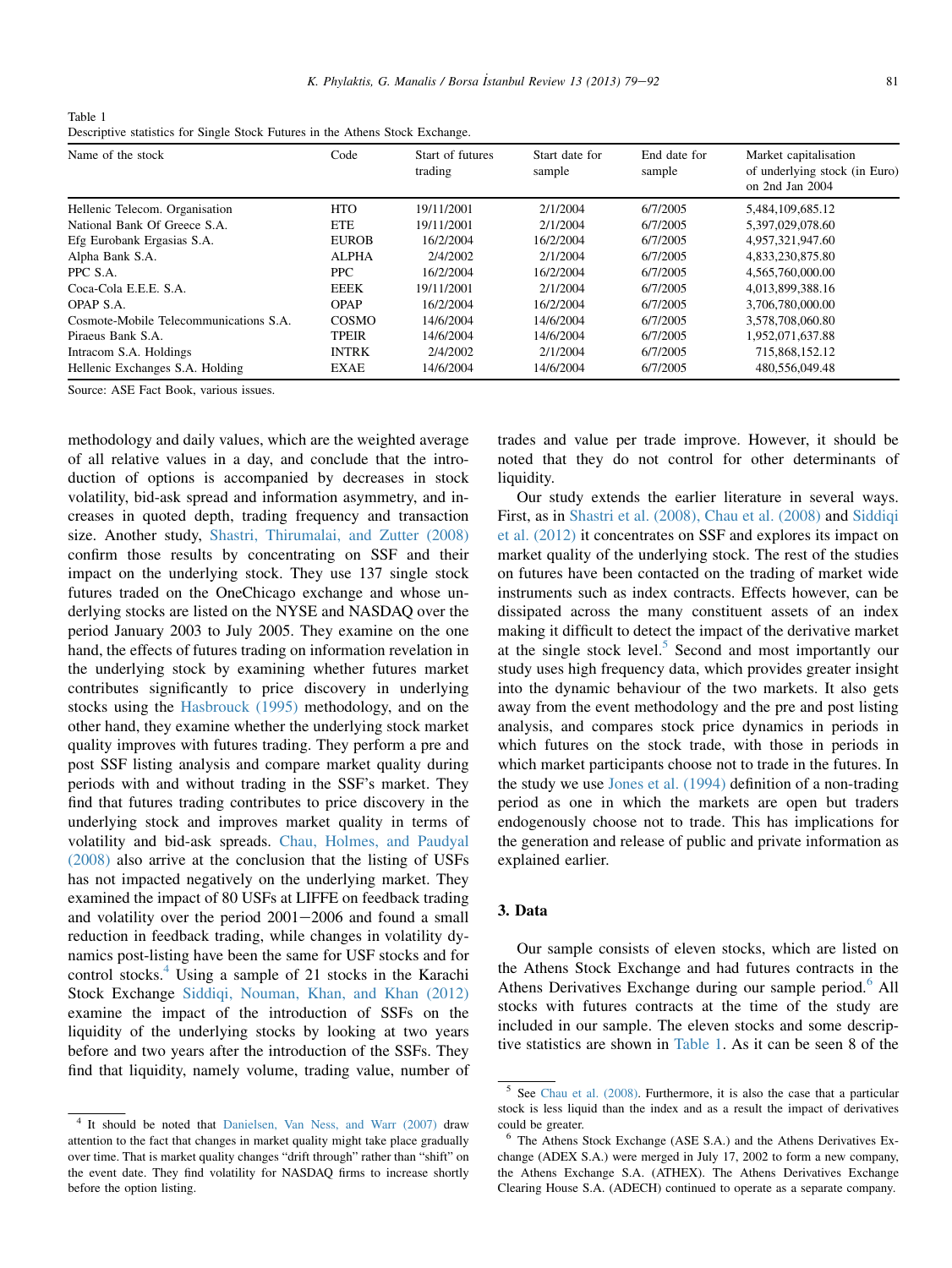Relative frequency of intra-day order flow for futures and stocks. RTF\_Futures: fraction of each 1 h period in which there is non-zero trading volume in the futures market. RTF\_FuturesTrade: is the fraction of each one period in which there is non-zero trading volume in the underlying market but for intervals in which futures trade. RTF\_FuturesNoTrade: is the fraction of each one period in which there is non-zero trading volume in the underlying market but for intervals in which futures do not trade.

| <b>StartTime</b>                | EndTime  | RTF_Futures                                      | RTF_Futures | RTF_Futures |
|---------------------------------|----------|--------------------------------------------------|-------------|-------------|
|                                 |          |                                                  | Trade       | NoTrade     |
| HTO: Electricity                |          |                                                  |             |             |
| 11:00:00                        | 11:59:59 | 19.32%                                           | 89.87%      | 75.38%      |
| 12:00:00                        | 12:59:59 | 14.99%                                           | 86.61%      | 68.71%      |
| 13:00:00                        | 13:59:59 | 13.30%                                           | 83.55%      | 66.86%      |
| 14:00:00                        | 14:59:59 | 12.18%                                           | 81.21%      | 65.35%      |
| 15:00:00                        | 15:59:59 | 18.76%                                           | 88.76%      | 75.98%      |
| ALPHA: ALPHA Bank               |          |                                                  |             |             |
| 11:00:00                        | 11:59:59 | 14.64%                                           | 92.03%      | 83.10%      |
| 12:00:00                        | 12:59:59 | 12.07%                                           | 87.98%      | 75.26%      |
| 13:00:00                        | 13:59:59 | 11.36%                                           | 86.15%      | 73.79%      |
| 14:00:00                        | 14:59:59 | 10.73%                                           | 86.92%      | 72.16%      |
| 15:00:00                        | 15:59:59 | 15.29%                                           | 91.25%      | 80.95%      |
| ETE: National Bank of Greece    |          |                                                  |             |             |
| 11:00:00                        | 11:59:59 | 15.84%                                           | 96.34%      | 88.42%      |
| 12:00:00                        | 12:59:59 | 12.97%                                           | 93.16%      | 82.52%      |
| 13:00:00                        | 13:59:59 | 11.61%                                           | 91.16%      | 80.20%      |
| 14:00:00                        | 14:59:59 | 10.82%                                           | 90.27%      | 79.13%      |
| 15:00:00                        | 15:59:59 | 16.30%                                           | 93.82%      | 85.76%      |
| <b>INTRK:</b> Intracom          |          |                                                  |             |             |
| 11:00:00                        | 11:59:59 | 11.97%                                           | 73.53%      | 51.28%      |
| 12:00:00                        | 12:59:59 | 9.95%                                            | 65.74%      | 43.21%      |
| 13:00:00                        | 13:59:59 | 9.47%                                            | 62.02%      | 41.05%      |
| 14:00:00                        | 14:59:59 | 8.59%                                            | 65.07%      | 40.80%      |
| 15:00:00                        | 15:59:59 | 12.26%                                           | 71.65%      | 53.21%      |
| EEEK: Coca Cola                 |          |                                                  |             |             |
| 11:00:00                        | 11:59:59 | 4.74%                                            | 64.90%      | 40.43%      |
| 12:00:00                        | 12:59:59 | 3.32%                                            | 67.27%      | 37.71%      |
| 13:00:00                        | 13:59:59 | 3.08%                                            | 64.70%      | 36.80%      |
| 14:00:00                        | 14:59:59 | 2.99%                                            | 66.03%      | 37.26%      |
| 15:00:00                        | 15:59:59 | 4.75%                                            | 73.52%      | 50.65%      |
| PPC: Public Power Corporation   |          |                                                  |             |             |
| 11:00:00                        | 11:59:59 | 6.89%                                            | 83.12%      | 61.82%      |
| 12:00:00                        | 12:59:59 | 6.06%                                            | 82.16%      | 57.23%      |
| 13:00:00                        | 13:59:59 | 5.39%                                            | 77.89%      | 55.30%      |
| 14:00:00                        | 14:59:59 | 4.82%                                            | 75.34%      | 53.36%      |
| 15:00:00                        | 15:59:59 | 7.69%                                            | 84.27%      | 64.94%      |
| EUROB: EuroBank                 |          |                                                  |             |             |
| 11:00:00                        | 11:59:59 | 8.09%                                            | 89.61%      | 76.19%      |
| 12:00:00                        | 12:59:59 | 6.38%                                            | 86.64%      | 70.35%      |
| 13:00:00                        | 13:59:59 | 5.53%                                            | 84.60%      | 66.27%      |
| 14:00:00                        | 14:59:59 | 5.32%                                            | 82.53%      | 62.82%      |
| 15:00:00                        | 15:59:59 | 8.15%                                            | 86.34%      | 71.69%      |
|                                 |          | OPAP: Greek Organisation of Football Prognostics |             |             |
| 11:00:00                        | 11:59:59 | 8.03%                                            | 88.33%      | 68.68%      |
| 12:00:00                        | 12:59:59 | 5.91%                                            | 83.40%      | 62.14%      |
| 13:00:00                        | 13:59:59 | 5.30%                                            | 79.21%      | 59.43%      |
| 14:00:00                        | 14:59:59 | 4.96%                                            | 80.32%      | 59.32%      |
| 15:00:00                        | 15:59:59 | 7.17%                                            | 88.49%      | 70.48%      |
| COSMO: Cosmote                  |          |                                                  |             |             |
| 11:00:00                        | 11:59:59 | 2.62%                                            | 82.32%      | 55.24%      |
| 12:00:00                        | 12:59:59 | 2.60%                                            | 76.12%      | 49.02%      |
| 13:00:00                        | 13:59:59 | 2.03%                                            | 77.32%      | 47.00%      |
| 14:00:00                        | 14:59:59 | 2.24%                                            | 79.67%      | 45.89%      |
| 15:00:00                        | 15:59:59 | 3.49%                                            | 84.82%      | 59.00%      |
| <b>EXAE: Hellenic Exchanges</b> |          |                                                  |             |             |
| 11:00:00                        | 11:59:59 | 5.74%                                            | 62.63%      | 37.20%      |

Table 2 (continued)

| <b>StartTime</b>           | EndTime  | <b>RTF</b> Futures | <b>RTF</b> Futures<br>Trade | <b>RTF</b> Futures<br>NoTrade |
|----------------------------|----------|--------------------|-----------------------------|-------------------------------|
| 12:00:00                   | 12:59:59 | 5.04%              | 61.70%                      | 34.39%                        |
| 13:00:00                   | 13:59:59 | 4.23%              | 56.25%                      | 33.47%                        |
| 14:00:00                   | 14:59:59 | 3.94%              | 60.14%                      | 33.74%                        |
| 15:00:00                   | 15:59:59 | 6.18%              | 69.32%                      | 45.02%                        |
| <b>TPEIR: Piraeus Bank</b> |          |                    |                             |                               |
| 11:00:00                   | 11:59:59 | 8.62%              | 88.47%                      | 70.78%                        |
| 12:00:00                   | 12:59:59 | 6.74%              | 85.78%                      | 65.01%                        |
| 13:00:00                   | 13:59:59 | 6.70%              | 82.37%                      | 61.92%                        |
| 14:00:00                   | 14:59:59 | $6.29\%$           | 82.96%                      | 59.84%                        |
| 15:00:00                   | 15:59:59 | 8.74%              | 87.56%                      | 68.73%                        |

11 stocks have high market capitalisation with HTO and ETE being at the top, while TPEIR, EXAE and INTRK have the smallest market capitalisation.

In our analysis we use transaction data at 1 min interval for the cash and futures markets: transaction volume, transaction frequency, transaction size, price, bid-ask spread and quoted depth for the stocks. The data cover the period 02.01.2004 $-$ 06.07.2005 for 5 of the stocks giving us 379 trading days; for 3 of the stocks the sample starts at 16.02.2004 and ends at the same time as the other stocks, giving us 349 trading days, and for the rest of the stocks it starts at 14.06.2004 giving us 269 trading days.

In Table 2 and [Fig. 1](#page-5-0), we present some information on the relative frequency of intra-day trading for futures and stocks. We split the trading day into five 1 h periods starting at 11:00 o'clock, the beginning of the trading day, to 16:00, the end of the trading day. We find for each 1 min interval whether there was futures trading. We examine the trading frequency of the stock in the cash market during each 1 h period for intervals when there was future trading and for intervals when there was no future trading. We report the following information:

- 1. RTF\_Futures: The relative trading frequency (RTF) for futures, which is the fraction of each 1 h period in which there is non-zero trading volume in the futures market. This is expressed as percent of time the futures are trading for every 1 h period.
- 2. RTF\_FuturesTrade: The relative trading frequency for stocks in the cash market (otherwise called underlying stocks) in intervals in which futures trade. Similarly as above it is the fraction of each 1 h period in which there is non-zero trading volume in the cash market but for intervals in which futures trade.
- 3. RTF\_FuturesNoTrade: The relative trading frequency for underlying stocks in intervals in which futures do not trade. Once again it is the fraction of each 1 h period in which there is non-zero trading volume in the cash market but for intervals in which futures do not trade.

We can make the following observations: First, the average RTF for futures ranges from about 16% (average for the hour intervals) for HTO to about 2.5% for COSMO. Secondly, The RTF for futures exhibits a U shaped pattern with the lowest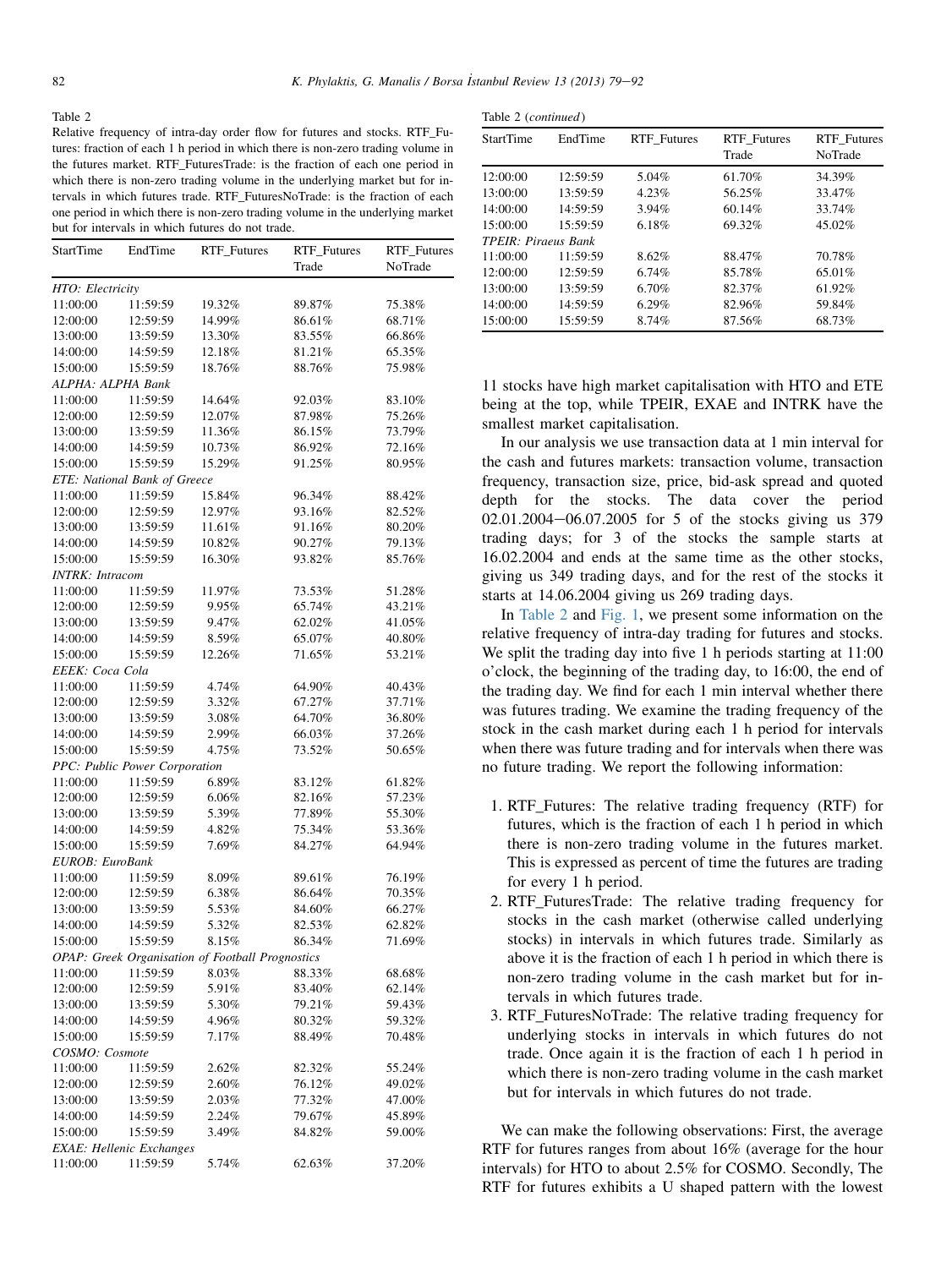<span id="page-5-0"></span>

ALPHA



ETE: National Bank of Greece



Fig. 1. Relative frequency of intra-day order flow for futures and stocks. RTF Futures: fraction of each 1 h period in which there is non-zero trading volume in the futures market. RTF\_FuturesTrade: is the fraction of each one period in which there is non-zero trading volume in the underlying market but for intervals in which futures trade. RTF\_FuturesNoTrade: is the fraction of each one period in which there is non-zero trading volume in the underlying market but for intervals in which futures do not trade.

percent during the interval  $14.00-15.00$ . Thirdly, the RTF for stocks when future trade are substantially higher compared to those when futures do not trade for all 11 stocks and for all 1 h periods. Finally, the RTF for stocks when futures do not trade also exhibit a U shaped pattern<sup>7</sup>(see Fig. 1). The U-shaped patterns confirm the market closure theory developed by [Brock and Kleidon \(1992\)](#page-14-0) and extended to derivatives market by [Daigler \(1997\)](#page-14-0). In this model the liquidity demand from traders for rebalancing their portfolios before and after market closures creates larger bid-ask spreads at the open and close as well as U-shaped patterns in volume and volatility. In the extended model the market makers close their position before the market closes for the day. Arbitrageurs need to match their futures trades with trades in the underlying assets; cash market dealers often hedge their inventory with futures just before the futures market close. These activities imply that the opening and closing time for both the underlying and futures markets will have large volume and large volatility.

## 4. Empirical analysis

## 4.1. The impact of futures trading on liquidity of the underlying stock

In this section, we examine the impact of futures trading on two measures of liquidity, bid-ask spread and quoted depth. If futures trading improves market quality of the underlying asset, then we should observe both a decrease in the bid-ask spread and an increase in depth. As [Lee, Mucklow, and](#page-14-0) [Ready \(1993\)](#page-14-0) show an observed change in either the spread or the quoted depth without any associated information on the behaviour of the other parameter, is an ambiguous signal for inferring changes in liquidity. In our empirical analysis we first examine the impact of futures trading on liquidity measures by comparing the impact on the mean value of each measure of liquidity in the underlying stock when futures trade and when futures do not trade and then we proceed to do regression analysis and control for other determinants, which may affect liquidity, apart from futures trading.

#### 4.1.1. The impact on bid-ask spreads

To examine the impact of futures trading on the underlying stock's bid-ask spread we adopt [Mclnish and Wood \(1992\)](#page-14-0) and calculate the weighted average bid-ask spread. We first calculate for each stock the relative bid-ask spread defined as the difference between the ask and bid prices divided by the average of the bid and ask prices for every quotation in a particular time interval. We then calculate the weighted average bid-ask spread where the weight for each quotation is the number of seconds the quotation is outstanding divided by the total number of seconds for which all quotes are outstanding in that interval. We present information for intervals when futures trade and for intervals when futures do not trade. We test whether the difference in the bid-ask spread between periods in which futures trade and periods in which

We present the graphs for 3 of the stocks but similar patterns are observed for all the stocks.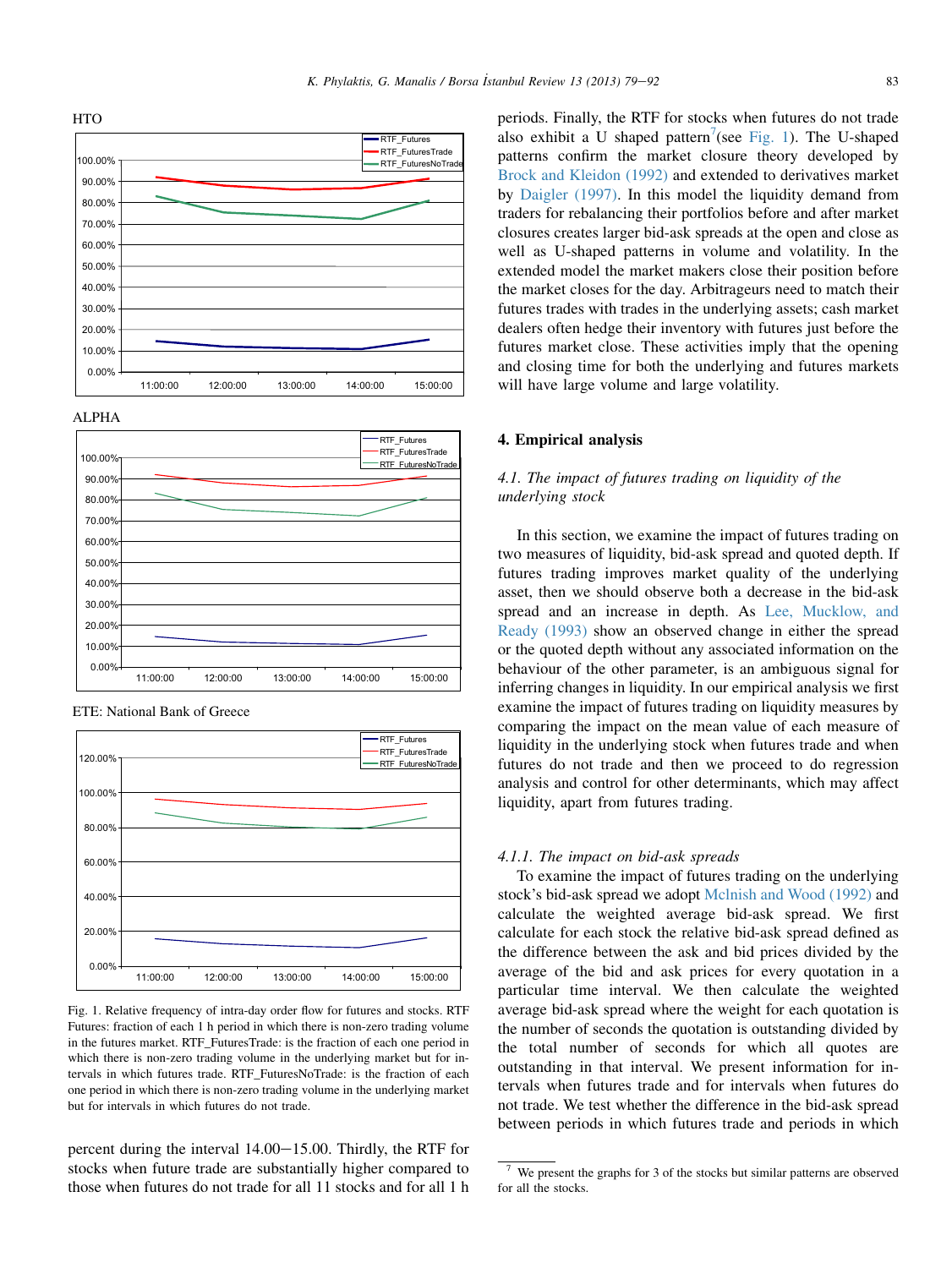<span id="page-6-0"></span>The impact of futures trading on bid-ask spreads and quoted depth. To calculate the weighted spread we first calculate the relative bid-ask spread defined as the difference between the ask and bid prices divided by the average of the bid and ask prices for every quotation in a particular time interval. We then calculate the weighted average bid-ask spread where the weight for each quotation is the number of seconds the quotation is outstanding divided by the total number of seconds for which all quotes are outstanding in that interval. Quoted depth is defined as the number of shares a market maker is willing to purchase or sell at the quoted bidask prices.

|                              | X: mean value when<br>futures trade | Y: mean value when<br>futures do not trade | $X-Y$     | Wilcoxon signed rank test: mean of<br>$X-Y=0$ |                  |
|------------------------------|-------------------------------------|--------------------------------------------|-----------|-----------------------------------------------|------------------|
|                              |                                     |                                            |           | Value                                         | Probability      |
| HTO                          |                                     |                                            |           |                                               |                  |
| Weighted spread              | 0.177                               | 0.180                                      | $-0.003$  | $-6.840$                                      | $\boldsymbol{0}$ |
| Quoted depth                 | 9736.49                             | 9057.44                                    | 679.04    | 6.843                                         | $\overline{0}$   |
| <b>ALPHA</b>                 |                                     |                                            |           |                                               |                  |
| Weighted spread              | 0.115                               | 0.110                                      | 0.005     | 8.831                                         | $\boldsymbol{0}$ |
| Quoted depth<br><b>ETE</b>   | 2562.40                             | 2486.47                                    | 75.93     | 2.826                                         | 0.005            |
| Weighted spread              | 0.112                               | 0.109                                      | 0.003     | 5.774                                         | $\overline{0}$   |
| Quoted depth                 | 2801.96                             | 2742.18                                    | 59.78     | 1.920                                         | 0.056            |
| <b>INTRK</b>                 |                                     |                                            |           |                                               |                  |
| Weighted spread              | 0.500                               | 0.516                                      | $-0.016$  | $-10.364$                                     | $\boldsymbol{0}$ |
| Quoted depth                 | 6438.47                             | 5677.60                                    | 760.87    | 15.705                                        | $\mathbf{0}$     |
| <b>EEEK</b>                  |                                     |                                            |           |                                               |                  |
| Weighted spread              | 0.233                               | 0.205                                      | 0.028     | 8.043                                         | $\overline{0}$   |
| Quoted depth<br>PPC          | 1675.40                             | 1759.10                                    | $-83.70$  | $-1.921$                                      | 0.056            |
| Weighted spread              | 0.140                               | 0.144                                      | $-0.003$  | $-2.124$                                      | 0.034            |
| Quoted depth<br><b>EUROB</b> | 3189.88                             | 2928.06                                    | 261.82    | 5.869                                         | $\boldsymbol{0}$ |
| Weighted spread              | 0.132                               | 0.131                                      | 0.001     | 1.087                                         | 0.277            |
| Quoted depth                 | 2282.82                             | 2264.89                                    | 17.92     | 0.5170                                        | 0.605            |
| <b>OPAP</b>                  |                                     |                                            |           |                                               |                  |
| Weighted spread              | 0.147                               | 0.149                                      | $-0.002$  | $-1.621$                                      | 0.106            |
| Quoted depth                 | 4008.93                             | 4168.42                                    | $-159.49$ | $-1.977$                                      | 0.049            |
| COSMO                        |                                     |                                            |           |                                               |                  |
| Weighted spread              | 0.183                               | 0.187                                      | $-0.004$  | $-1.336$                                      | 0.182            |
| Quoted depth                 | 5356.95                             | 4957.09                                    | 399.87    | 2.566                                         | 0.011            |
| <b>EXAE</b>                  |                                     |                                            |           |                                               |                  |
| Weighted spread              | 0.335                               | 0.340                                      | $-0.005$  | $-1.496$                                      | 0.135            |
| Quoted depth<br><b>TPEIR</b> | 3760.24                             | 3332.76                                    | 427.48    | 6.975                                         | $\boldsymbol{0}$ |
| Weighted spread              | 0.185                               | 0.202                                      | $-0.0017$ | $-9.592$                                      | $\boldsymbol{0}$ |
| Quoted depth                 | 3878.22                             | 3630.59                                    | 247.62    | 4.478                                         | $\boldsymbol{0}$ |

futures do not trade is statistically significant using the Wilcoxon signed rank test.

The results are reported in Table 3. In seven of the stocks there is a reduction in the spread in intervals when futures trade compared to when futures do not trade, but in two of them the difference is not statistically significant. In the rest, there is an increase in the spread, but in one of them the difference is not statistically significant. These mixed results could be due to other factors affecting the spread such as stock volatility and transaction volume. High trading volume implies greater flexibility to the market to offset inventory imbalances and therefore should result in a lower spread. A larger return variance entails higher inventory risk as well as greater potential profits for informed traders and therefore implies higher spreads.<sup>8</sup> Thus, we run the following log linear regression for the weighted average bid-ask spread  $- ln (spot spread) - for$ each stock controlling for these factors for 1-min intervals of our sample,

$$
\ln(spot\,spread)_u = \beta_1 + \beta_2 \ln(spot\,volume)_u
$$
  
+  $\beta_3 \ln(spot\, volatility)_u + \beta_4 (futures\, trade)_u$   
+  $\varepsilon_u,$  (1)

where ln (spot volume) is the value of trading, ln (spot volatility) is the squared return in the spot market and (*futures* trade) is a dummy variable, which takes the value of one for the intervals for which there is futures trading and zero otherwise. Our main interest is the value of  $\beta_4$ . A negative value will indicate that futures trading reduce the bid-ask spread in the spot market. Based on the earlier discussion we will expect  $\beta_2 < 0$  and  $\beta_3 > 0$ .

<sup>8</sup> For a theoretical investigation into the determinants of spreads see [Stoll](#page-14-0) [\(1978a, 2003\);](#page-14-0) for empirical evidence see [Mayhew, Sarin, and Shastri](#page-14-0) [\(1995\), Kumar et al. \(1998\), Ranaldo \(2004\)](#page-14-0) and [Linnainmaa and Rosu \(2009\).](#page-14-0)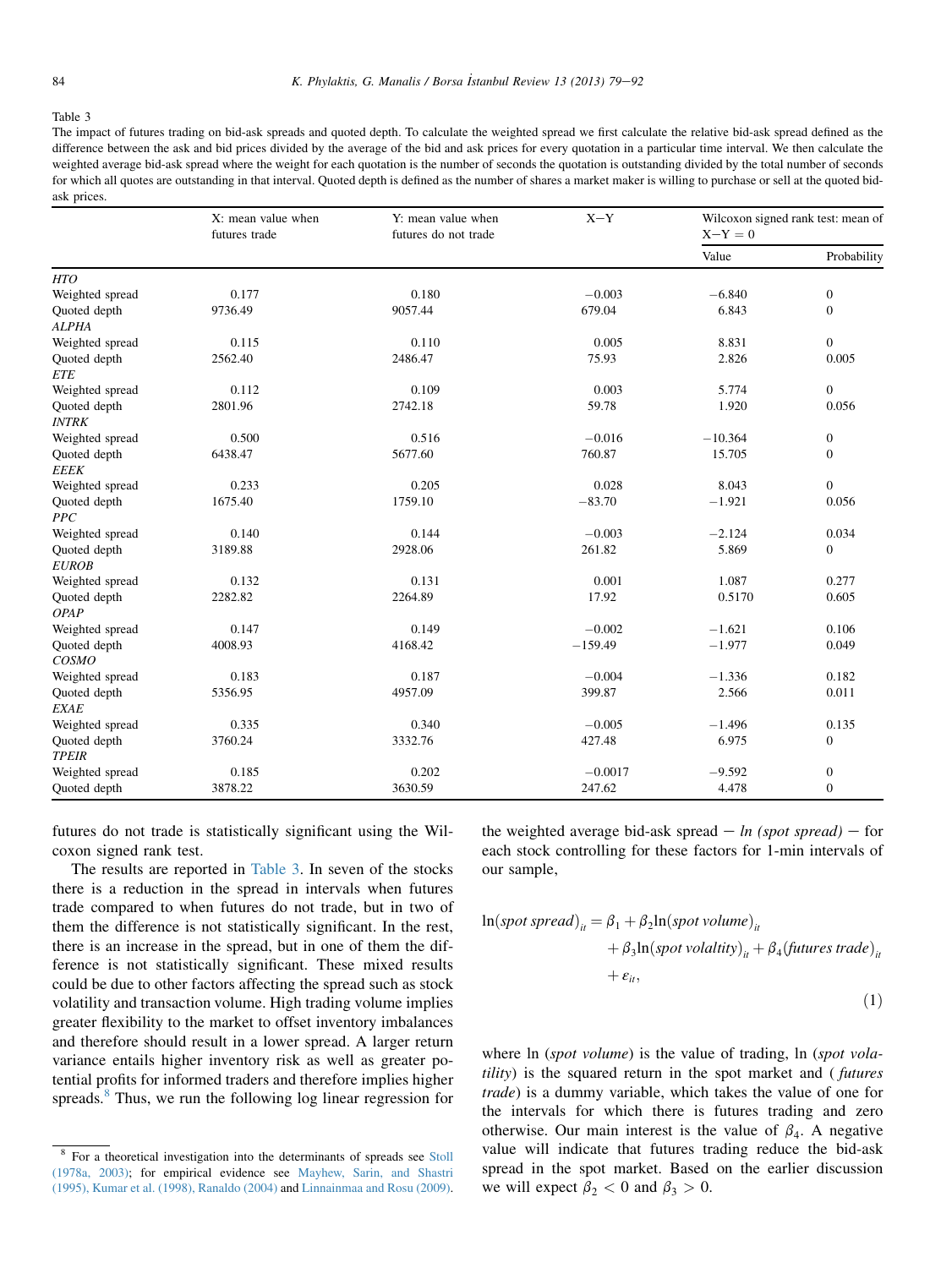<span id="page-7-0"></span>The impact of futures trading on bid-ask spreads after controlling for trading volume and volatility. The regression estimated is given below:  $ln(spot spread)_{it} = \beta_1 + \beta_2 ln(spot volume)_{it} + \beta_3 ln(spot volatility)_{it} +$  $\beta_4$ (futures trade)<sub>it</sub> +  $\varepsilon_{it}$ . (Spot spread) is the weighted average bid-ask spread. We first calculate for each stock the relative bid-ask spread defined as the difference between the ask and bid prices divided by the average of the bid and ask prices for every quotation in a particular time interval. We then calculate the weighted average bid-ask spread where the weight for each quotation is the number of seconds the quotation is outstanding divided by the total number of seconds for which all quotes are outstanding in that interval. (Spot volatility) is the squared return in the spot market; (spot volume) is the value of trading and (futures trade) is a dummy variable, which is equal to one for intervals for which there is futures trading and zero otherwise. P-values estimated using heteroskedasticity consistent standard errors and are given in brackets. Regression is estimated using TSLS and instruments the lagged values of independent variables.

|                         | Intercept      | Spot volume     | Spot<br>volatility | <b>Futures</b><br>trade |
|-------------------------|----------------|-----------------|--------------------|-------------------------|
| <b>HTO</b>              | $-0.460(0.04)$ | $-0.016(0.00)$  | 0.453(0.00)        | $-0.050(0.00)$          |
| ALPHA:                  | 0.941(0.00)    | $-0.029(0.00)$  | 0.552(0.00)        | $-0.097(0.00)$          |
| <b>ETE</b>              | 0.392(0.02)    | $-0.028(0.00)$  | 0.514(0.00)        | $-0.059(0.00)$          |
| <b>INTRK</b>            | $-0.054(0.76)$ | 0.003(0.72)     | 0.496(0.00)        | $-0.037(0.00)$          |
| <b>EEEK<sup>a</sup></b> | 1.678 (0.00)   | 0.0266(0.20)    | 0.627(0.00)        | $-0.164(0.00)$          |
| <b>PPC</b>              | 2.315(0.00)    | $-0.0317(0.01)$ | 0.649(0.00)        | $-0.125(0.00)$          |
| EUROB <sup>a</sup>      | 0.586(0.00)    | 0.003(0.76)     | 0.542(0.00)        | $-0.093(0.00)$          |
| OPAP                    | 1.484 (0.00)   | $-0.054(0.00)$  | 0.580(0.00)        | $-0.099(0.00)$          |
| COSMO <sup>a</sup>      | 1.210(0.01)    | $-0.020(0.14)$  | 0.579(0.00)        | $-0.118(0.00)$          |
| EXAE <sup>a</sup>       | 0.816(0.05)    | $-0.017(0.35)$  | 0.557(0.00)        | $-0.017(0.47)$          |
| <b>TPEIR</b>            | 0.318(0.15)    | $-0.017(0.02)$  | 0.514(0.00)        | $-0.047(0.00)$          |

<sup>a</sup> When using other measures of volatility spot volume was found to be negative and statistically significant.

We performed a Hausman test to test the consistency of OLS estimates.<sup>9</sup> In every case we reject the hypothesis that the OLS estimates are consistent. We thus proceed to estimate the regression using Two Stage Least Squares to take into account the possible endogeneity. As [Linnainmaa and Rosu \(2009\)](#page-14-0) say we hypothesize that a stock has a lower bid-ask spread because it has more trading, or is the converse true and it has more trading because lower spreads invite more trading activity? We use lagged values of the independent variables as instruments. The results are shown in Table 4. We present the results when using squared returns as a measure of volatility. It should be noted that adjusted  $R^2$  is not valid for regressions using instrumental variable technique and thus is not presented.

All coefficients have been found to be statistically significant with very few exceptions regarding spot volume. Even in those cases, when using other measures of volatility (described in the next section) a statistically significant coefficient was found. The results show that Spot Trading Volume reduces spot spreads, spot trading volatility increases spot spreads, and

#### Table 5

The impact of futures trading on adverse selection component. The adverse selection component of the spread is measured as the difference between the effective and realized spreads. The effective spread is calculated as twice the absolute value of the difference between the trade price and the mid-quote at the time of the trade. The realized spread is calculated as twice the difference between the trade price and the mid-quote prevailing T

minutes after the trade, multiplied by  $-1$  if the trade is seller-initiated. A trade is considered seller-initiated if the trade price is below the quoted midpoint. We set  $T$  equal to 30 min. All spreads are standardized by the mid-quote at the time of the trade and are expressed in percentage terms.

|              | $X:$ mean<br>value when | $X-Y$<br>Y: mean<br>value when |           | Wilcoxon signed rank<br>test: mean of $X-Y = 0$ |             |  |
|--------------|-------------------------|--------------------------------|-----------|-------------------------------------------------|-------------|--|
|              | futures<br>trade        | futures do<br>not trade        |           | Value                                           | Probability |  |
| HTO          | 0.0996                  | 0.0795                         | 0.0201    | 2.2862                                          | 0.0230      |  |
| <b>ETE</b>   | 0.0956                  | 0.0661                         | 0.0294    | 3.4742                                          | 0.0006      |  |
| <b>EUROB</b> | 0.0953                  | 0.0773                         | 0.0179    | 1.4922                                          | 0.1368      |  |
| ALPHA        | 0.0976                  | 0.0688                         | 0.0289    | 3.1221                                          | 0.0020      |  |
| <b>PPC</b>   | 0.0876                  | 0.1001                         | $-0.0124$ | $-1.0866$                                       | 0.2782      |  |
| <b>EEEK</b>  | 0.1624                  | 0.1327                         | 0.0297    | 1.2616                                          | 0.2082      |  |
| OPAP         | 0.1152                  | 0.0906                         | 0.0246    | 1.6296                                          | 0.1043      |  |
| COSMO        | 0.0582                  | 0.1092                         | $-0.0511$ | $-1.7449$                                       | 0.0821      |  |
| <b>TPEIR</b> | 0.1136                  | 0.1076                         | 0.0060    | 0.3559                                          | 0.7221      |  |
| <b>INTRK</b> | 0.2490                  | 0.2829                         | $-0.0339$ | $-1.6420$                                       | 0.1017      |  |
| <b>EXAE</b>  | 0.1792                  | 0.1996                         | $-0.0204$ | $-0.8171$                                       | 0.4146      |  |

futures trading reduces spot spreads.<sup>10</sup> These results are consistent with the argument that futures markets provide a venue for information-based trading and/or trading in futures reduces the information asymmetry associated with the underlying stock. The results were invariant to the other measures of volatility, such as absolute return, price range and number of quote revisions.

We also tested the robustness of our results using instead of a dummy variable, which takes zero one value, a dummy variable which is equal to the trading volume in the futures market for the intervals that there is futures trading and zero otherwise. This can be considered as a multi-step dummy variable. Once again the results confirmed the negative impact of futures trading on the bid-ask spread.<sup>11</sup>

We test in the next section whether indeed the fall in the bid-ask spread is due to a reduction of information asymmetries and a reduction in the adverse selection component.

## 4.1.2. Decomposition of the spread

We follow [Huang and Stoll \(1996\)](#page-14-0) and [Bacidore and](#page-14-0) [Sofianos \(2002\)](#page-14-0) and calculate for each stock the adverse selection component of the spread measured as the difference between the effective and realized spreads. The effective spread is calculated as twice the absolute value of the difference between the trade price and the mid-quote at the time of the trade. More formally the effective spread at time  $t$ ,  $ES_t$  is defined as

<sup>9</sup> To carry out the Hausman test we follow [Davidson and MacKinnon \(1993\)](#page-14-0) and run two OLS regressions. In the first regression, we regress the spot volume on all exogenous variables and instruments and retrieve the residuals. In the second regression, we re-estimate equation  $(1)$  including the residuals from the first regression. If the OLS estimates are consistent, then the coefficient on the first stage residuals should not be significantly different from zero.

<sup>&</sup>lt;sup>10</sup> The impact of trading volume and volatility on the bid-ask spread is consistent with [Jegadeesh and Subrahmanyam \(1993\), Chordia, Roll, and](#page-14-0) [Subrahmanyam \(2000\), Ranaldo \(2004\)](#page-14-0) and [Linnainmaa and Rosu \(2009\)](#page-14-0). <sup>11</sup> Results are not reported but can be made available on request.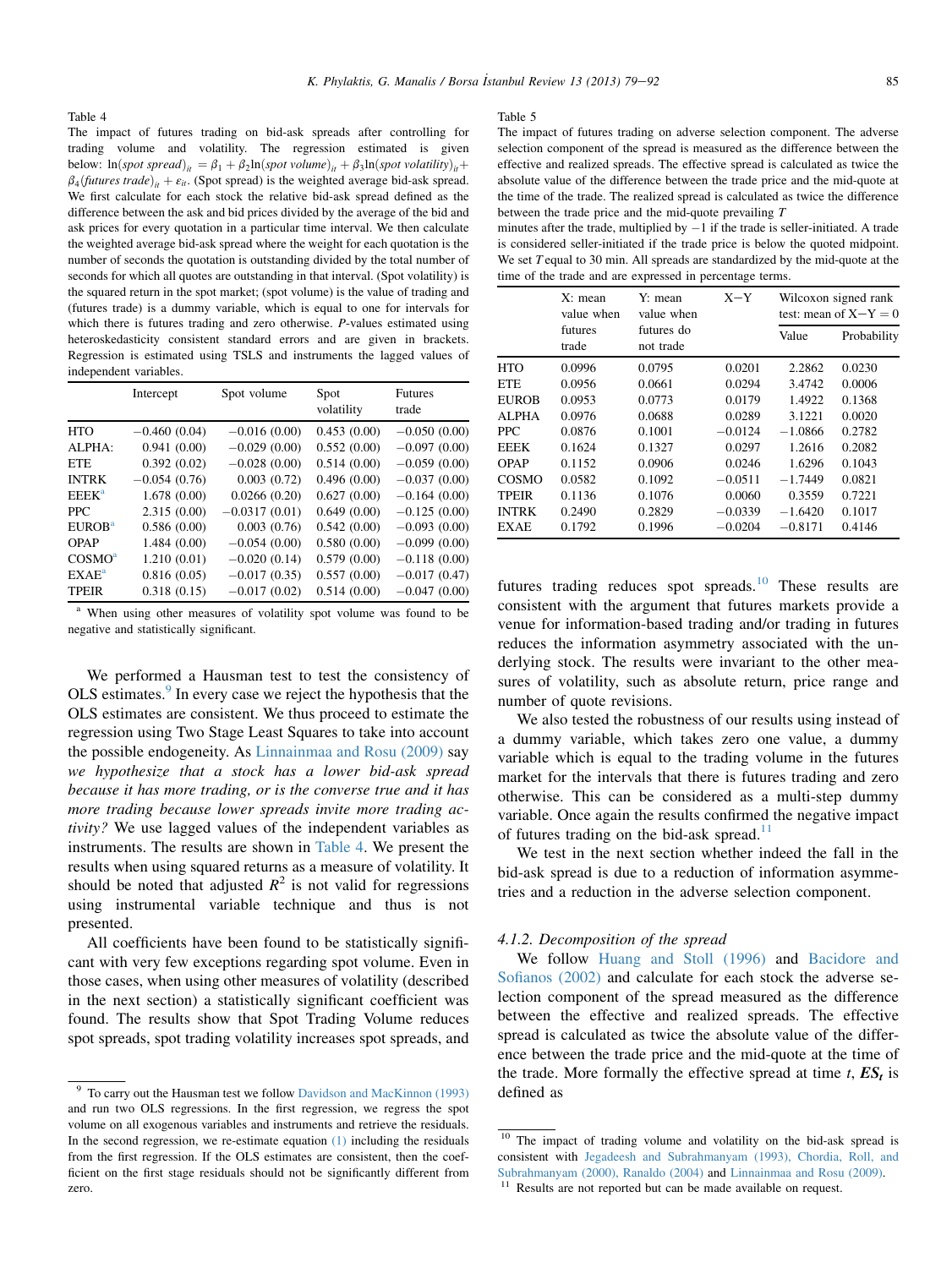<span id="page-8-0"></span>The impact of futures trading on adverse selection component after controlling for trading volume and volatility.  $ln(adverse\,\,\, selection\,\,\,component)_{it}$  =  $\beta_1 + \beta_2 \ln(\text{spot volume})_{ii} + \beta_3 \ln(\text{spot volatility})_{ii} + \beta_4 (\text{futures trade})_{ii} + \varepsilon_{ii}.$ (Adverse selection component) of the spread is measured as the difference between the effective and realized spreads. The effective and realized spreads are as defined in [Table 5](#page-7-0). (Spot volatility) is the squared return in the spot market; (spot volume) is the value of trading and (futures trade) is a dummy variable, which is equal to one for intervals for which there is futures trading and zero otherwise. Pvalues estimated using heteroskedasticity consistent standard errors and are given in brackets. Regression is estimated using TSLS and instruments the lagged values of independent variables.

|                           | Intercept       | Spot volume    | Spot volatility | Futures trade  |
|---------------------------|-----------------|----------------|-----------------|----------------|
| HTO <sup>a</sup>          | $-3.717(0.01)$  | 0.091(0.01)    | 0.160(0.17)     | $-0.015(0.77)$ |
| <b>ALPHA</b>              | $-1.287(0.04)$  | 0.067(0.02)    | 0.328(0.00)     | $-0.037(0.29)$ |
| <b>ETE</b>                | $-3.128(0.00)$  | 0.117(0.00)    | 0.221(0.00)     | $-0.002(0.94)$ |
| <b>INTRK</b>              | $-1.961(0.00)$  | 0.125(0.01)    | 0.305(0.00)     | $-0.026(0.58)$ |
| <b>EEEK</b>               | $-7.555(0.00)$  | 0.084(0.37)    | $-0.125(0.29)$  | 0.073(0.62)    |
| <b>PPC</b>                | $-3.945(0.01)$  | $-0.009(0.85)$ | 0.102(0.31)     | 0.135(0.04)    |
| <b>EUROB</b>              | $-5.231(0.00)$  | 0.238(0.00)    | 0.128(0.02)     | $-0.184(0.06)$ |
| OPAP                      | $-4.295(0.00)$  | 0.140(0.00)    | 0.144(0.03)     | 0.054(0.36)    |
| COSMO <sup>a</sup>        | $-11.977(0.03)$ | 0.379(0.00)    | $-0.312(0.42)$  | 0.047(0.67)    |
| <b>EXAE</b>               | $-2.363(0.04)$  | $-0.002(0.96)$ | 0.212(0.02)     | 0.063(0.35)    |
| <b>TPEIR</b> <sup>a</sup> | $-6.219(0.00)$  | 0.154(0.00)    | $-0.004(0.97)$  | 0.048(0.47)    |

When using other measures of volatility spot volume was found to be negative and statistically significant.

$$
ES_t = 2x(|P_t - M_t|) \tag{2}
$$

where  $P_t$  is the trade price at time t, and  $M_t$  is the mid-quote price at time t.

The realized spread is calculated as twice the difference between the trade price and the mid-quote prevailing  $T$  minutes after the trade, multiplied by  $-1$  if the trade is sellerinitiated. A trade is considered seller-initiated if the trade price is below the quoted midpoint. More formally, the realized spread at time t,  $RS_t$  is defined as

$$
RS_t = 2x(P_t - M_{t+T})
$$
 if buyer initiated,  
 
$$
2x(M_{t+T} - P_t)
$$
 if seller initiated, (3)

where  $M_{t+T}$  is the mid-quote price T minutes after the trade. We set  $T$  equal to 30 min.<sup>12</sup> All spreads are standardized by the mid-quote at the time of the trade. We calculate the adverse selection component of the spread for intervals when there is futures trading and for intervals when there is no futures trading. If futures trading contributes to a reduction in information asymmetries we should expect to find a reduction in the adverse selection component when there is futures trading.

[Table 5](#page-7-0) reports the results. The results are contrary to our expectations. We find the adverse selection component to be less when there is futures trading for only 2 of the stocks and the difference with when futures do not trade to be statistically significant only at the 10 percent level. In 5 of the stocks the adverse selection component does not change at all, and in 4

#### Table 7

The impact of futures trading on quoted depth after controlling for trading volume and volatility. The regression estimated is given below:  $ln(spot \; quoted \; depth)_{it} = \beta_1 + \beta_2 ln(spot \; volume)_{it} + \beta_3 ln(spot \; volatility)_{it} +$  $\beta_4$ (futures trade)<sub>iv</sub> +  $\varepsilon_{it}$  The regression estimated is given below:

(Spot quoted depth) is the number of shares a market maker is willing to purchase or sell at the quoted bid-ask prices, weighted by the number of seconds the quotation is outstanding divided by the total number of seconds for which all quotes are outstanding in that interval; (Spot volatility) is the squared return in the spot market; (spot volume) is the value of trading and (futures trade) is a dummy variable, which is equal to one for intervals for which there is futures trading and zero otherwise. P-values estimated using heteroskedasticity consistent standard errors and are given in brackets. Regression is estimated using TSLS and as instruments the lagged values of independent variables.

|              | Intercept      | Spot volume | Spot volatility | Futures trade  |
|--------------|----------------|-------------|-----------------|----------------|
| <b>HTO</b>   | $-2.208(0.00)$ | 0.231(0.00) | $-0.720(0.00)$  | $-0.001(0.96)$ |
| <b>ALPHA</b> | $-2.684(0.00)$ | 0.334(0.00) | $-0.563(0.00)$  | $-0.015(0.45)$ |
| ETE.         | $-1.591(0.00)$ | 0.257(0.00) | $-0.531(0.00)$  | $-0.041(0.01)$ |
| <b>INTRK</b> | 9.045(0.00)    | 0.058(0.04) | 0.100(0.01)     | 0.032(0.33)    |
| <b>EEEK</b>  | 0.667(0.11)    | 0.457(0.00) | $-0.257(0.00)$  | $-0.244(0.00)$ |
| <b>PPC</b>   | $-3.403(0.00)$ | 0.369(0.00) | $-0.622(0.00)$  | $-0.045(0.18)$ |
| <b>EUROB</b> | 0.434(0.15)    | 0.310(0.00) | $-0.358(0.00)$  | $-0.169(0.00)$ |
| OPAP         | $-1.694(0.00)$ | 0.320(0.00) | $-0.538(0.00)$  | $-0.129(0.00)$ |
| COSMO        | $-5.380(0.00)$ | 0.329(0.00) | $-0.860(0.00)$  | 0.034(0.56)    |
| <b>EXAE</b>  | 1.971 (0.02)   | 0.156(0.00) | $-0.419(0.00)$  | $-0.101(0.05)$ |
| <b>TPEIR</b> | 2.172(0.00)    | 0.202(0.00) | $-0.336(0.00)$  | $-0.080(0.00)$ |

of the stocks the adverse selection component is greater when there is future trading. For example, for HTO, it is 10 percent when futures trade and 8% when futures do not trade. Similarly, for ETE, it is 9.6% when futures trade and 6.6% when futures do not trade. This is contrary to our expectations that the lower bid-ask spread when futures trade is due to lower information asymmetries. The higher adverse selection component found for some of the stocks could be the result of well diversified uninformed traders being drawn to the futures market so that the proportion of potentially informed traders in the underlying stock market increases.<sup>13</sup>

As with bid-ask spread we expand the analysis by controlling for other variables, which have an impact on the adverse selection component. We run equation [\(1\)](#page-6-0) using TSLS but using the adverse selection component as our dependent variable. The results are shown in Table 6. In only one stock we find futures trading to have a statistically significant impact on the adverse selection component and that is positive. We find trading volume and volatility to have on the whole a positive impact.

Thus, the lower bid-ask spreads when futures trade found previously may be due to either lower inventory holding costs, or lower processing costs, or lower excess profits.<sup>14</sup> It could be that dealers provide lower depth and as a consequence take

 $12$  The analysis based on realised spreads calculated with a 5-min lag yields qualitatively and quantitatively similar results.

 $\frac{13}{14}$  See [Subrahmanyam \(1991\)](#page-14-0).<br><sup>14</sup> Due to the nature of the exercise we are not able to use a three way decomposition to explore all components of the spread, such as in [Huang and](#page-14-0) [Stoll \(1997\).](#page-14-0)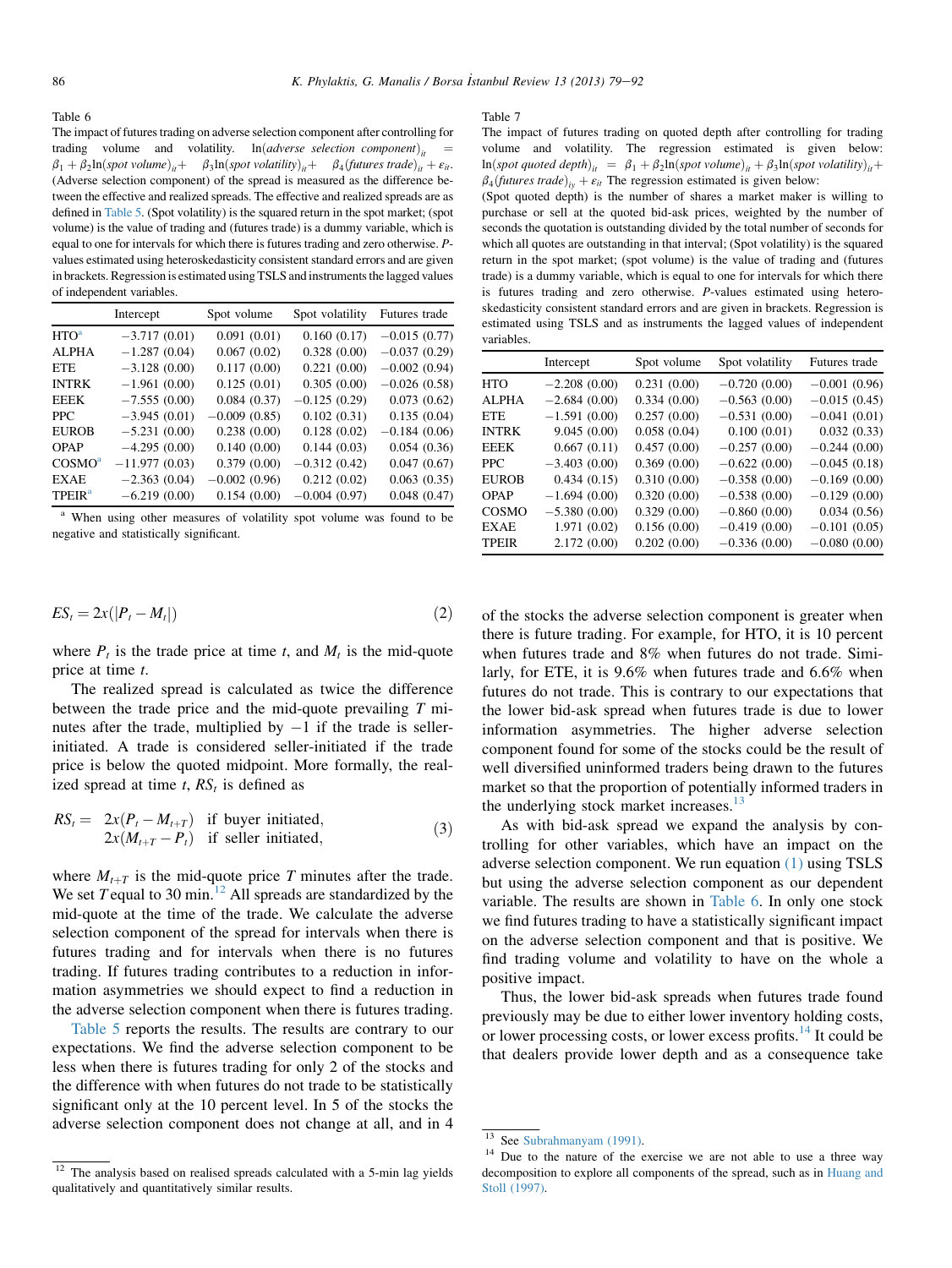<span id="page-9-0"></span>The impact of futures trading on volatility. Squared Return: the square of the return in a time interval, where the return is computed as the difference between the last trade price before the interval and the last trade price in the interval; Absolute Return: the absolute return is computed similarly to squared return; Price Range: the absolute difference between the highest and the lowest price; and Number of Quote Revisions: the number of revisions to the mid-spread (midpoint between the bid and ask prices) of the specialist's quote.

| do not trade<br>Value<br>Probability<br><b>HTO</b><br>$\mathbf{0}$<br>Squared return<br>2.12E-06<br>1.08E-06<br>1.04E-06<br>17.774<br>0.006<br>32.723<br>$\boldsymbol{0}$<br>Price range<br>1.10E-02<br>5.05E-03<br>Number of quote reviews<br>1.87<br>1.30<br>0.568<br>$\boldsymbol{0}$<br>29.665<br>5.16E-04<br>Absolute return<br>8.34E-04<br>3.18E-04<br>29.859<br>$\mathbf{0}$<br><b>ALPHA</b><br>$\mathbf{0}$<br>Squared return<br>1.57E-06<br>6.99E-07<br>8.69E-07<br>18.261<br>$\boldsymbol{0}$<br>Price range<br>1.90E-02<br>9.29E-03<br>0.009<br>38.157<br>Number of quote reviews<br>38.383<br>$\boldsymbol{0}$<br>2.53<br>1.68<br>0.848<br>4.43E-04<br>Absolute return<br>7.40E-04<br>2.97E-04<br>32.451<br>$\boldsymbol{0}$<br><b>ETE</b><br>7.45E-07<br>$\mathbf{0}$<br>Squared return<br>1.46E-06<br>7.19E-07<br>14.055<br>$\boldsymbol{0}$<br>Price range<br>$2.02E-02$<br>0.009<br>39.309<br>1.11E-02<br>Number of quote reviews<br>0.790<br>$\boldsymbol{0}$<br>2.57<br>1.78<br>36.648<br>7.36E-04<br>4.87E-04<br>2.49E-04<br>Absolute return<br>30.648<br>$\mathbf{0}$<br><b>INTRK</b><br>$\mathbf{0}$<br>Squared return<br>9.39E-06<br>4.54E-06<br>4.85E-06<br>19.158<br>0.003<br>$\mathbf{0}$<br>Price range<br>5.06E-03<br>1.72E-03<br>30.031<br>Number of quote reviews<br>0.404<br>$\boldsymbol{0}$<br>1.25<br>0.85<br>37.254<br>8.38E-04<br>26.534<br>$\mathbf{0}$<br>Absolute return<br>1.56E-03<br>7.18E-04<br><b>EEEK</b><br>Squared return<br>3.97E-06<br>8.64E-07<br>3.11E-06<br>13.052<br>$\boldsymbol{0}$<br>$\mathbf{0}$<br>Price range<br>1.35E-02<br>3.05E-03<br>0.010<br>23.695<br>Number of quote reviews<br>1.98<br>0.96<br>1.017<br>$\boldsymbol{0}$<br>30.177<br>3.23E-04<br>Absolute return<br>9.54E-04<br>6.32E-04<br>23.646<br>$\boldsymbol{0}$<br><b>PPC</b><br>$\mathbf{0}$<br>Squared return<br>1.76E-06<br>6.65E-07<br>1.09E-06<br>10.710<br>0.008<br>Price range<br>4.64E-03<br>25.405<br>$\boldsymbol{0}$<br>1.31E-02<br>Number of quote reviews<br>2.09<br>1.27<br>0.820<br>31.529<br>$\mathbf{0}$<br>$\mathbf{0}$<br>Absolute return<br>7.00E-04<br>3.54E-04<br>3.46E-04<br>22.581<br><b>EUROB</b><br>Squared return<br>1.98E-06<br>8.43E-07<br>1.14E-06<br>11.422<br>$\boldsymbol{0}$<br>0.009<br>27.951<br>$\boldsymbol{0}$<br>Price range<br>1.63E-02<br>6.90E-03<br>Number of quote reviews<br>0.769<br>$\boldsymbol{0}$<br>2.12<br>1.35<br>34.450<br>Absolute return<br>7.71E-04<br>4.44E-04<br>3.27E-04<br>21.885<br>$\mathbf{0}$<br>OPAP<br>8.58E-07<br>1.47E-06<br>$\mathbf{0}$<br>Squared return<br>2.33E-06<br>11.303<br>Price range<br>1.69E-02<br>5.68E-03<br>0.011<br>28.938<br>$\boldsymbol{0}$<br>$\boldsymbol{0}$<br>Number of quote reviews<br>2.53<br>1.42<br>1.114<br>33.285<br>8.34E-04<br>4.26E-04<br>4.08E-04<br>Absolute return<br>25.373<br>$\mathbf{0}$<br>COSMO<br>Squared return<br>2.82E-06<br>9.27E-07<br>1.89E-06<br>5.357<br>$\boldsymbol{0}$<br>0.007<br>Price range<br>1.07E-02<br>2.92E-03<br>15.123<br>$\boldsymbol{0}$<br>Number of quote reviews<br>0.854<br>18.665<br>$\boldsymbol{0}$<br>1.93<br>1.07<br>Absolute return<br>8.49E-04<br>3.70E-04<br>4.79E-04<br>13.244<br>$\boldsymbol{0}$<br><b>EXAE</b><br>Squared return<br>$\boldsymbol{0}$<br>5.02E-06<br>1.53E-06<br>3.50E-06<br>12.553<br>1.32E-03<br>0.004<br>18.161<br>$\boldsymbol{0}$<br>Price range<br>5.65E-03<br>Number of quote reviews<br>0.72<br>0.529<br>22.050<br>1.25<br>$\boldsymbol{0}$<br>Absolute Return<br>$\mathbf{0}$<br>1.10E-03<br>4.30E-04<br>6.71E-04<br>20.060<br><b>TPEIR</b><br>Squared return<br>1.27E-06<br>11.339<br>$\boldsymbol{0}$<br>2.52E-06<br>1.25E-06<br>Price range<br>0.007<br>$\boldsymbol{0}$<br>5.28E-03<br>28.701<br>1.28E-02<br>1.23<br>0.736<br>Number of quote reviews<br>1.96<br>28.993<br>$\boldsymbol{0}$<br>Absolute return<br>9.23E-04<br>5.43E-04<br>3.80E-04<br>$\boldsymbol{0}$<br>20.77604 | X: mean value<br>when futures trade | Y: mean value<br>when futures | $X-Y$ | Wilcoxon signed rank test: mean<br>of $X-Y = 0$ |  |
|-----------------------------------------------------------------------------------------------------------------------------------------------------------------------------------------------------------------------------------------------------------------------------------------------------------------------------------------------------------------------------------------------------------------------------------------------------------------------------------------------------------------------------------------------------------------------------------------------------------------------------------------------------------------------------------------------------------------------------------------------------------------------------------------------------------------------------------------------------------------------------------------------------------------------------------------------------------------------------------------------------------------------------------------------------------------------------------------------------------------------------------------------------------------------------------------------------------------------------------------------------------------------------------------------------------------------------------------------------------------------------------------------------------------------------------------------------------------------------------------------------------------------------------------------------------------------------------------------------------------------------------------------------------------------------------------------------------------------------------------------------------------------------------------------------------------------------------------------------------------------------------------------------------------------------------------------------------------------------------------------------------------------------------------------------------------------------------------------------------------------------------------------------------------------------------------------------------------------------------------------------------------------------------------------------------------------------------------------------------------------------------------------------------------------------------------------------------------------------------------------------------------------------------------------------------------------------------------------------------------------------------------------------------------------------------------------------------------------------------------------------------------------------------------------------------------------------------------------------------------------------------------------------------------------------------------------------------------------------------------------------------------------------------------------------------------------------------------------------------------------------------------------------------------------------------------------------------------------------------------------------------------------------------------------------------------------------------------------------------------------------------------------------------------------------------------------------------------------------------------------------------------------------------------------------------------------------------------------------------------------------------------------------------------------------------------------------------------------------------------------------------------------------------------------------------------------------------------------------------------------------------------------------|-------------------------------------|-------------------------------|-------|-------------------------------------------------|--|
|                                                                                                                                                                                                                                                                                                                                                                                                                                                                                                                                                                                                                                                                                                                                                                                                                                                                                                                                                                                                                                                                                                                                                                                                                                                                                                                                                                                                                                                                                                                                                                                                                                                                                                                                                                                                                                                                                                                                                                                                                                                                                                                                                                                                                                                                                                                                                                                                                                                                                                                                                                                                                                                                                                                                                                                                                                                                                                                                                                                                                                                                                                                                                                                                                                                                                                                                                                                                                                                                                                                                                                                                                                                                                                                                                                                                                                                                                                     |                                     |                               |       |                                                 |  |
|                                                                                                                                                                                                                                                                                                                                                                                                                                                                                                                                                                                                                                                                                                                                                                                                                                                                                                                                                                                                                                                                                                                                                                                                                                                                                                                                                                                                                                                                                                                                                                                                                                                                                                                                                                                                                                                                                                                                                                                                                                                                                                                                                                                                                                                                                                                                                                                                                                                                                                                                                                                                                                                                                                                                                                                                                                                                                                                                                                                                                                                                                                                                                                                                                                                                                                                                                                                                                                                                                                                                                                                                                                                                                                                                                                                                                                                                                                     |                                     |                               |       |                                                 |  |
|                                                                                                                                                                                                                                                                                                                                                                                                                                                                                                                                                                                                                                                                                                                                                                                                                                                                                                                                                                                                                                                                                                                                                                                                                                                                                                                                                                                                                                                                                                                                                                                                                                                                                                                                                                                                                                                                                                                                                                                                                                                                                                                                                                                                                                                                                                                                                                                                                                                                                                                                                                                                                                                                                                                                                                                                                                                                                                                                                                                                                                                                                                                                                                                                                                                                                                                                                                                                                                                                                                                                                                                                                                                                                                                                                                                                                                                                                                     |                                     |                               |       |                                                 |  |
|                                                                                                                                                                                                                                                                                                                                                                                                                                                                                                                                                                                                                                                                                                                                                                                                                                                                                                                                                                                                                                                                                                                                                                                                                                                                                                                                                                                                                                                                                                                                                                                                                                                                                                                                                                                                                                                                                                                                                                                                                                                                                                                                                                                                                                                                                                                                                                                                                                                                                                                                                                                                                                                                                                                                                                                                                                                                                                                                                                                                                                                                                                                                                                                                                                                                                                                                                                                                                                                                                                                                                                                                                                                                                                                                                                                                                                                                                                     |                                     |                               |       |                                                 |  |
|                                                                                                                                                                                                                                                                                                                                                                                                                                                                                                                                                                                                                                                                                                                                                                                                                                                                                                                                                                                                                                                                                                                                                                                                                                                                                                                                                                                                                                                                                                                                                                                                                                                                                                                                                                                                                                                                                                                                                                                                                                                                                                                                                                                                                                                                                                                                                                                                                                                                                                                                                                                                                                                                                                                                                                                                                                                                                                                                                                                                                                                                                                                                                                                                                                                                                                                                                                                                                                                                                                                                                                                                                                                                                                                                                                                                                                                                                                     |                                     |                               |       |                                                 |  |
|                                                                                                                                                                                                                                                                                                                                                                                                                                                                                                                                                                                                                                                                                                                                                                                                                                                                                                                                                                                                                                                                                                                                                                                                                                                                                                                                                                                                                                                                                                                                                                                                                                                                                                                                                                                                                                                                                                                                                                                                                                                                                                                                                                                                                                                                                                                                                                                                                                                                                                                                                                                                                                                                                                                                                                                                                                                                                                                                                                                                                                                                                                                                                                                                                                                                                                                                                                                                                                                                                                                                                                                                                                                                                                                                                                                                                                                                                                     |                                     |                               |       |                                                 |  |
|                                                                                                                                                                                                                                                                                                                                                                                                                                                                                                                                                                                                                                                                                                                                                                                                                                                                                                                                                                                                                                                                                                                                                                                                                                                                                                                                                                                                                                                                                                                                                                                                                                                                                                                                                                                                                                                                                                                                                                                                                                                                                                                                                                                                                                                                                                                                                                                                                                                                                                                                                                                                                                                                                                                                                                                                                                                                                                                                                                                                                                                                                                                                                                                                                                                                                                                                                                                                                                                                                                                                                                                                                                                                                                                                                                                                                                                                                                     |                                     |                               |       |                                                 |  |
|                                                                                                                                                                                                                                                                                                                                                                                                                                                                                                                                                                                                                                                                                                                                                                                                                                                                                                                                                                                                                                                                                                                                                                                                                                                                                                                                                                                                                                                                                                                                                                                                                                                                                                                                                                                                                                                                                                                                                                                                                                                                                                                                                                                                                                                                                                                                                                                                                                                                                                                                                                                                                                                                                                                                                                                                                                                                                                                                                                                                                                                                                                                                                                                                                                                                                                                                                                                                                                                                                                                                                                                                                                                                                                                                                                                                                                                                                                     |                                     |                               |       |                                                 |  |
|                                                                                                                                                                                                                                                                                                                                                                                                                                                                                                                                                                                                                                                                                                                                                                                                                                                                                                                                                                                                                                                                                                                                                                                                                                                                                                                                                                                                                                                                                                                                                                                                                                                                                                                                                                                                                                                                                                                                                                                                                                                                                                                                                                                                                                                                                                                                                                                                                                                                                                                                                                                                                                                                                                                                                                                                                                                                                                                                                                                                                                                                                                                                                                                                                                                                                                                                                                                                                                                                                                                                                                                                                                                                                                                                                                                                                                                                                                     |                                     |                               |       |                                                 |  |
|                                                                                                                                                                                                                                                                                                                                                                                                                                                                                                                                                                                                                                                                                                                                                                                                                                                                                                                                                                                                                                                                                                                                                                                                                                                                                                                                                                                                                                                                                                                                                                                                                                                                                                                                                                                                                                                                                                                                                                                                                                                                                                                                                                                                                                                                                                                                                                                                                                                                                                                                                                                                                                                                                                                                                                                                                                                                                                                                                                                                                                                                                                                                                                                                                                                                                                                                                                                                                                                                                                                                                                                                                                                                                                                                                                                                                                                                                                     |                                     |                               |       |                                                 |  |
|                                                                                                                                                                                                                                                                                                                                                                                                                                                                                                                                                                                                                                                                                                                                                                                                                                                                                                                                                                                                                                                                                                                                                                                                                                                                                                                                                                                                                                                                                                                                                                                                                                                                                                                                                                                                                                                                                                                                                                                                                                                                                                                                                                                                                                                                                                                                                                                                                                                                                                                                                                                                                                                                                                                                                                                                                                                                                                                                                                                                                                                                                                                                                                                                                                                                                                                                                                                                                                                                                                                                                                                                                                                                                                                                                                                                                                                                                                     |                                     |                               |       |                                                 |  |
|                                                                                                                                                                                                                                                                                                                                                                                                                                                                                                                                                                                                                                                                                                                                                                                                                                                                                                                                                                                                                                                                                                                                                                                                                                                                                                                                                                                                                                                                                                                                                                                                                                                                                                                                                                                                                                                                                                                                                                                                                                                                                                                                                                                                                                                                                                                                                                                                                                                                                                                                                                                                                                                                                                                                                                                                                                                                                                                                                                                                                                                                                                                                                                                                                                                                                                                                                                                                                                                                                                                                                                                                                                                                                                                                                                                                                                                                                                     |                                     |                               |       |                                                 |  |
|                                                                                                                                                                                                                                                                                                                                                                                                                                                                                                                                                                                                                                                                                                                                                                                                                                                                                                                                                                                                                                                                                                                                                                                                                                                                                                                                                                                                                                                                                                                                                                                                                                                                                                                                                                                                                                                                                                                                                                                                                                                                                                                                                                                                                                                                                                                                                                                                                                                                                                                                                                                                                                                                                                                                                                                                                                                                                                                                                                                                                                                                                                                                                                                                                                                                                                                                                                                                                                                                                                                                                                                                                                                                                                                                                                                                                                                                                                     |                                     |                               |       |                                                 |  |
|                                                                                                                                                                                                                                                                                                                                                                                                                                                                                                                                                                                                                                                                                                                                                                                                                                                                                                                                                                                                                                                                                                                                                                                                                                                                                                                                                                                                                                                                                                                                                                                                                                                                                                                                                                                                                                                                                                                                                                                                                                                                                                                                                                                                                                                                                                                                                                                                                                                                                                                                                                                                                                                                                                                                                                                                                                                                                                                                                                                                                                                                                                                                                                                                                                                                                                                                                                                                                                                                                                                                                                                                                                                                                                                                                                                                                                                                                                     |                                     |                               |       |                                                 |  |
|                                                                                                                                                                                                                                                                                                                                                                                                                                                                                                                                                                                                                                                                                                                                                                                                                                                                                                                                                                                                                                                                                                                                                                                                                                                                                                                                                                                                                                                                                                                                                                                                                                                                                                                                                                                                                                                                                                                                                                                                                                                                                                                                                                                                                                                                                                                                                                                                                                                                                                                                                                                                                                                                                                                                                                                                                                                                                                                                                                                                                                                                                                                                                                                                                                                                                                                                                                                                                                                                                                                                                                                                                                                                                                                                                                                                                                                                                                     |                                     |                               |       |                                                 |  |
|                                                                                                                                                                                                                                                                                                                                                                                                                                                                                                                                                                                                                                                                                                                                                                                                                                                                                                                                                                                                                                                                                                                                                                                                                                                                                                                                                                                                                                                                                                                                                                                                                                                                                                                                                                                                                                                                                                                                                                                                                                                                                                                                                                                                                                                                                                                                                                                                                                                                                                                                                                                                                                                                                                                                                                                                                                                                                                                                                                                                                                                                                                                                                                                                                                                                                                                                                                                                                                                                                                                                                                                                                                                                                                                                                                                                                                                                                                     |                                     |                               |       |                                                 |  |
|                                                                                                                                                                                                                                                                                                                                                                                                                                                                                                                                                                                                                                                                                                                                                                                                                                                                                                                                                                                                                                                                                                                                                                                                                                                                                                                                                                                                                                                                                                                                                                                                                                                                                                                                                                                                                                                                                                                                                                                                                                                                                                                                                                                                                                                                                                                                                                                                                                                                                                                                                                                                                                                                                                                                                                                                                                                                                                                                                                                                                                                                                                                                                                                                                                                                                                                                                                                                                                                                                                                                                                                                                                                                                                                                                                                                                                                                                                     |                                     |                               |       |                                                 |  |
|                                                                                                                                                                                                                                                                                                                                                                                                                                                                                                                                                                                                                                                                                                                                                                                                                                                                                                                                                                                                                                                                                                                                                                                                                                                                                                                                                                                                                                                                                                                                                                                                                                                                                                                                                                                                                                                                                                                                                                                                                                                                                                                                                                                                                                                                                                                                                                                                                                                                                                                                                                                                                                                                                                                                                                                                                                                                                                                                                                                                                                                                                                                                                                                                                                                                                                                                                                                                                                                                                                                                                                                                                                                                                                                                                                                                                                                                                                     |                                     |                               |       |                                                 |  |
|                                                                                                                                                                                                                                                                                                                                                                                                                                                                                                                                                                                                                                                                                                                                                                                                                                                                                                                                                                                                                                                                                                                                                                                                                                                                                                                                                                                                                                                                                                                                                                                                                                                                                                                                                                                                                                                                                                                                                                                                                                                                                                                                                                                                                                                                                                                                                                                                                                                                                                                                                                                                                                                                                                                                                                                                                                                                                                                                                                                                                                                                                                                                                                                                                                                                                                                                                                                                                                                                                                                                                                                                                                                                                                                                                                                                                                                                                                     |                                     |                               |       |                                                 |  |
|                                                                                                                                                                                                                                                                                                                                                                                                                                                                                                                                                                                                                                                                                                                                                                                                                                                                                                                                                                                                                                                                                                                                                                                                                                                                                                                                                                                                                                                                                                                                                                                                                                                                                                                                                                                                                                                                                                                                                                                                                                                                                                                                                                                                                                                                                                                                                                                                                                                                                                                                                                                                                                                                                                                                                                                                                                                                                                                                                                                                                                                                                                                                                                                                                                                                                                                                                                                                                                                                                                                                                                                                                                                                                                                                                                                                                                                                                                     |                                     |                               |       |                                                 |  |
|                                                                                                                                                                                                                                                                                                                                                                                                                                                                                                                                                                                                                                                                                                                                                                                                                                                                                                                                                                                                                                                                                                                                                                                                                                                                                                                                                                                                                                                                                                                                                                                                                                                                                                                                                                                                                                                                                                                                                                                                                                                                                                                                                                                                                                                                                                                                                                                                                                                                                                                                                                                                                                                                                                                                                                                                                                                                                                                                                                                                                                                                                                                                                                                                                                                                                                                                                                                                                                                                                                                                                                                                                                                                                                                                                                                                                                                                                                     |                                     |                               |       |                                                 |  |
|                                                                                                                                                                                                                                                                                                                                                                                                                                                                                                                                                                                                                                                                                                                                                                                                                                                                                                                                                                                                                                                                                                                                                                                                                                                                                                                                                                                                                                                                                                                                                                                                                                                                                                                                                                                                                                                                                                                                                                                                                                                                                                                                                                                                                                                                                                                                                                                                                                                                                                                                                                                                                                                                                                                                                                                                                                                                                                                                                                                                                                                                                                                                                                                                                                                                                                                                                                                                                                                                                                                                                                                                                                                                                                                                                                                                                                                                                                     |                                     |                               |       |                                                 |  |
|                                                                                                                                                                                                                                                                                                                                                                                                                                                                                                                                                                                                                                                                                                                                                                                                                                                                                                                                                                                                                                                                                                                                                                                                                                                                                                                                                                                                                                                                                                                                                                                                                                                                                                                                                                                                                                                                                                                                                                                                                                                                                                                                                                                                                                                                                                                                                                                                                                                                                                                                                                                                                                                                                                                                                                                                                                                                                                                                                                                                                                                                                                                                                                                                                                                                                                                                                                                                                                                                                                                                                                                                                                                                                                                                                                                                                                                                                                     |                                     |                               |       |                                                 |  |
|                                                                                                                                                                                                                                                                                                                                                                                                                                                                                                                                                                                                                                                                                                                                                                                                                                                                                                                                                                                                                                                                                                                                                                                                                                                                                                                                                                                                                                                                                                                                                                                                                                                                                                                                                                                                                                                                                                                                                                                                                                                                                                                                                                                                                                                                                                                                                                                                                                                                                                                                                                                                                                                                                                                                                                                                                                                                                                                                                                                                                                                                                                                                                                                                                                                                                                                                                                                                                                                                                                                                                                                                                                                                                                                                                                                                                                                                                                     |                                     |                               |       |                                                 |  |
|                                                                                                                                                                                                                                                                                                                                                                                                                                                                                                                                                                                                                                                                                                                                                                                                                                                                                                                                                                                                                                                                                                                                                                                                                                                                                                                                                                                                                                                                                                                                                                                                                                                                                                                                                                                                                                                                                                                                                                                                                                                                                                                                                                                                                                                                                                                                                                                                                                                                                                                                                                                                                                                                                                                                                                                                                                                                                                                                                                                                                                                                                                                                                                                                                                                                                                                                                                                                                                                                                                                                                                                                                                                                                                                                                                                                                                                                                                     |                                     |                               |       |                                                 |  |
|                                                                                                                                                                                                                                                                                                                                                                                                                                                                                                                                                                                                                                                                                                                                                                                                                                                                                                                                                                                                                                                                                                                                                                                                                                                                                                                                                                                                                                                                                                                                                                                                                                                                                                                                                                                                                                                                                                                                                                                                                                                                                                                                                                                                                                                                                                                                                                                                                                                                                                                                                                                                                                                                                                                                                                                                                                                                                                                                                                                                                                                                                                                                                                                                                                                                                                                                                                                                                                                                                                                                                                                                                                                                                                                                                                                                                                                                                                     |                                     |                               |       |                                                 |  |
|                                                                                                                                                                                                                                                                                                                                                                                                                                                                                                                                                                                                                                                                                                                                                                                                                                                                                                                                                                                                                                                                                                                                                                                                                                                                                                                                                                                                                                                                                                                                                                                                                                                                                                                                                                                                                                                                                                                                                                                                                                                                                                                                                                                                                                                                                                                                                                                                                                                                                                                                                                                                                                                                                                                                                                                                                                                                                                                                                                                                                                                                                                                                                                                                                                                                                                                                                                                                                                                                                                                                                                                                                                                                                                                                                                                                                                                                                                     |                                     |                               |       |                                                 |  |
|                                                                                                                                                                                                                                                                                                                                                                                                                                                                                                                                                                                                                                                                                                                                                                                                                                                                                                                                                                                                                                                                                                                                                                                                                                                                                                                                                                                                                                                                                                                                                                                                                                                                                                                                                                                                                                                                                                                                                                                                                                                                                                                                                                                                                                                                                                                                                                                                                                                                                                                                                                                                                                                                                                                                                                                                                                                                                                                                                                                                                                                                                                                                                                                                                                                                                                                                                                                                                                                                                                                                                                                                                                                                                                                                                                                                                                                                                                     |                                     |                               |       |                                                 |  |
|                                                                                                                                                                                                                                                                                                                                                                                                                                                                                                                                                                                                                                                                                                                                                                                                                                                                                                                                                                                                                                                                                                                                                                                                                                                                                                                                                                                                                                                                                                                                                                                                                                                                                                                                                                                                                                                                                                                                                                                                                                                                                                                                                                                                                                                                                                                                                                                                                                                                                                                                                                                                                                                                                                                                                                                                                                                                                                                                                                                                                                                                                                                                                                                                                                                                                                                                                                                                                                                                                                                                                                                                                                                                                                                                                                                                                                                                                                     |                                     |                               |       |                                                 |  |
|                                                                                                                                                                                                                                                                                                                                                                                                                                                                                                                                                                                                                                                                                                                                                                                                                                                                                                                                                                                                                                                                                                                                                                                                                                                                                                                                                                                                                                                                                                                                                                                                                                                                                                                                                                                                                                                                                                                                                                                                                                                                                                                                                                                                                                                                                                                                                                                                                                                                                                                                                                                                                                                                                                                                                                                                                                                                                                                                                                                                                                                                                                                                                                                                                                                                                                                                                                                                                                                                                                                                                                                                                                                                                                                                                                                                                                                                                                     |                                     |                               |       |                                                 |  |
|                                                                                                                                                                                                                                                                                                                                                                                                                                                                                                                                                                                                                                                                                                                                                                                                                                                                                                                                                                                                                                                                                                                                                                                                                                                                                                                                                                                                                                                                                                                                                                                                                                                                                                                                                                                                                                                                                                                                                                                                                                                                                                                                                                                                                                                                                                                                                                                                                                                                                                                                                                                                                                                                                                                                                                                                                                                                                                                                                                                                                                                                                                                                                                                                                                                                                                                                                                                                                                                                                                                                                                                                                                                                                                                                                                                                                                                                                                     |                                     |                               |       |                                                 |  |
|                                                                                                                                                                                                                                                                                                                                                                                                                                                                                                                                                                                                                                                                                                                                                                                                                                                                                                                                                                                                                                                                                                                                                                                                                                                                                                                                                                                                                                                                                                                                                                                                                                                                                                                                                                                                                                                                                                                                                                                                                                                                                                                                                                                                                                                                                                                                                                                                                                                                                                                                                                                                                                                                                                                                                                                                                                                                                                                                                                                                                                                                                                                                                                                                                                                                                                                                                                                                                                                                                                                                                                                                                                                                                                                                                                                                                                                                                                     |                                     |                               |       |                                                 |  |
|                                                                                                                                                                                                                                                                                                                                                                                                                                                                                                                                                                                                                                                                                                                                                                                                                                                                                                                                                                                                                                                                                                                                                                                                                                                                                                                                                                                                                                                                                                                                                                                                                                                                                                                                                                                                                                                                                                                                                                                                                                                                                                                                                                                                                                                                                                                                                                                                                                                                                                                                                                                                                                                                                                                                                                                                                                                                                                                                                                                                                                                                                                                                                                                                                                                                                                                                                                                                                                                                                                                                                                                                                                                                                                                                                                                                                                                                                                     |                                     |                               |       |                                                 |  |
|                                                                                                                                                                                                                                                                                                                                                                                                                                                                                                                                                                                                                                                                                                                                                                                                                                                                                                                                                                                                                                                                                                                                                                                                                                                                                                                                                                                                                                                                                                                                                                                                                                                                                                                                                                                                                                                                                                                                                                                                                                                                                                                                                                                                                                                                                                                                                                                                                                                                                                                                                                                                                                                                                                                                                                                                                                                                                                                                                                                                                                                                                                                                                                                                                                                                                                                                                                                                                                                                                                                                                                                                                                                                                                                                                                                                                                                                                                     |                                     |                               |       |                                                 |  |
|                                                                                                                                                                                                                                                                                                                                                                                                                                                                                                                                                                                                                                                                                                                                                                                                                                                                                                                                                                                                                                                                                                                                                                                                                                                                                                                                                                                                                                                                                                                                                                                                                                                                                                                                                                                                                                                                                                                                                                                                                                                                                                                                                                                                                                                                                                                                                                                                                                                                                                                                                                                                                                                                                                                                                                                                                                                                                                                                                                                                                                                                                                                                                                                                                                                                                                                                                                                                                                                                                                                                                                                                                                                                                                                                                                                                                                                                                                     |                                     |                               |       |                                                 |  |
|                                                                                                                                                                                                                                                                                                                                                                                                                                                                                                                                                                                                                                                                                                                                                                                                                                                                                                                                                                                                                                                                                                                                                                                                                                                                                                                                                                                                                                                                                                                                                                                                                                                                                                                                                                                                                                                                                                                                                                                                                                                                                                                                                                                                                                                                                                                                                                                                                                                                                                                                                                                                                                                                                                                                                                                                                                                                                                                                                                                                                                                                                                                                                                                                                                                                                                                                                                                                                                                                                                                                                                                                                                                                                                                                                                                                                                                                                                     |                                     |                               |       |                                                 |  |
|                                                                                                                                                                                                                                                                                                                                                                                                                                                                                                                                                                                                                                                                                                                                                                                                                                                                                                                                                                                                                                                                                                                                                                                                                                                                                                                                                                                                                                                                                                                                                                                                                                                                                                                                                                                                                                                                                                                                                                                                                                                                                                                                                                                                                                                                                                                                                                                                                                                                                                                                                                                                                                                                                                                                                                                                                                                                                                                                                                                                                                                                                                                                                                                                                                                                                                                                                                                                                                                                                                                                                                                                                                                                                                                                                                                                                                                                                                     |                                     |                               |       |                                                 |  |
|                                                                                                                                                                                                                                                                                                                                                                                                                                                                                                                                                                                                                                                                                                                                                                                                                                                                                                                                                                                                                                                                                                                                                                                                                                                                                                                                                                                                                                                                                                                                                                                                                                                                                                                                                                                                                                                                                                                                                                                                                                                                                                                                                                                                                                                                                                                                                                                                                                                                                                                                                                                                                                                                                                                                                                                                                                                                                                                                                                                                                                                                                                                                                                                                                                                                                                                                                                                                                                                                                                                                                                                                                                                                                                                                                                                                                                                                                                     |                                     |                               |       |                                                 |  |
|                                                                                                                                                                                                                                                                                                                                                                                                                                                                                                                                                                                                                                                                                                                                                                                                                                                                                                                                                                                                                                                                                                                                                                                                                                                                                                                                                                                                                                                                                                                                                                                                                                                                                                                                                                                                                                                                                                                                                                                                                                                                                                                                                                                                                                                                                                                                                                                                                                                                                                                                                                                                                                                                                                                                                                                                                                                                                                                                                                                                                                                                                                                                                                                                                                                                                                                                                                                                                                                                                                                                                                                                                                                                                                                                                                                                                                                                                                     |                                     |                               |       |                                                 |  |
|                                                                                                                                                                                                                                                                                                                                                                                                                                                                                                                                                                                                                                                                                                                                                                                                                                                                                                                                                                                                                                                                                                                                                                                                                                                                                                                                                                                                                                                                                                                                                                                                                                                                                                                                                                                                                                                                                                                                                                                                                                                                                                                                                                                                                                                                                                                                                                                                                                                                                                                                                                                                                                                                                                                                                                                                                                                                                                                                                                                                                                                                                                                                                                                                                                                                                                                                                                                                                                                                                                                                                                                                                                                                                                                                                                                                                                                                                                     |                                     |                               |       |                                                 |  |
|                                                                                                                                                                                                                                                                                                                                                                                                                                                                                                                                                                                                                                                                                                                                                                                                                                                                                                                                                                                                                                                                                                                                                                                                                                                                                                                                                                                                                                                                                                                                                                                                                                                                                                                                                                                                                                                                                                                                                                                                                                                                                                                                                                                                                                                                                                                                                                                                                                                                                                                                                                                                                                                                                                                                                                                                                                                                                                                                                                                                                                                                                                                                                                                                                                                                                                                                                                                                                                                                                                                                                                                                                                                                                                                                                                                                                                                                                                     |                                     |                               |       |                                                 |  |
|                                                                                                                                                                                                                                                                                                                                                                                                                                                                                                                                                                                                                                                                                                                                                                                                                                                                                                                                                                                                                                                                                                                                                                                                                                                                                                                                                                                                                                                                                                                                                                                                                                                                                                                                                                                                                                                                                                                                                                                                                                                                                                                                                                                                                                                                                                                                                                                                                                                                                                                                                                                                                                                                                                                                                                                                                                                                                                                                                                                                                                                                                                                                                                                                                                                                                                                                                                                                                                                                                                                                                                                                                                                                                                                                                                                                                                                                                                     |                                     |                               |       |                                                 |  |
|                                                                                                                                                                                                                                                                                                                                                                                                                                                                                                                                                                                                                                                                                                                                                                                                                                                                                                                                                                                                                                                                                                                                                                                                                                                                                                                                                                                                                                                                                                                                                                                                                                                                                                                                                                                                                                                                                                                                                                                                                                                                                                                                                                                                                                                                                                                                                                                                                                                                                                                                                                                                                                                                                                                                                                                                                                                                                                                                                                                                                                                                                                                                                                                                                                                                                                                                                                                                                                                                                                                                                                                                                                                                                                                                                                                                                                                                                                     |                                     |                               |       |                                                 |  |
|                                                                                                                                                                                                                                                                                                                                                                                                                                                                                                                                                                                                                                                                                                                                                                                                                                                                                                                                                                                                                                                                                                                                                                                                                                                                                                                                                                                                                                                                                                                                                                                                                                                                                                                                                                                                                                                                                                                                                                                                                                                                                                                                                                                                                                                                                                                                                                                                                                                                                                                                                                                                                                                                                                                                                                                                                                                                                                                                                                                                                                                                                                                                                                                                                                                                                                                                                                                                                                                                                                                                                                                                                                                                                                                                                                                                                                                                                                     |                                     |                               |       |                                                 |  |
|                                                                                                                                                                                                                                                                                                                                                                                                                                                                                                                                                                                                                                                                                                                                                                                                                                                                                                                                                                                                                                                                                                                                                                                                                                                                                                                                                                                                                                                                                                                                                                                                                                                                                                                                                                                                                                                                                                                                                                                                                                                                                                                                                                                                                                                                                                                                                                                                                                                                                                                                                                                                                                                                                                                                                                                                                                                                                                                                                                                                                                                                                                                                                                                                                                                                                                                                                                                                                                                                                                                                                                                                                                                                                                                                                                                                                                                                                                     |                                     |                               |       |                                                 |  |
|                                                                                                                                                                                                                                                                                                                                                                                                                                                                                                                                                                                                                                                                                                                                                                                                                                                                                                                                                                                                                                                                                                                                                                                                                                                                                                                                                                                                                                                                                                                                                                                                                                                                                                                                                                                                                                                                                                                                                                                                                                                                                                                                                                                                                                                                                                                                                                                                                                                                                                                                                                                                                                                                                                                                                                                                                                                                                                                                                                                                                                                                                                                                                                                                                                                                                                                                                                                                                                                                                                                                                                                                                                                                                                                                                                                                                                                                                                     |                                     |                               |       |                                                 |  |
|                                                                                                                                                                                                                                                                                                                                                                                                                                                                                                                                                                                                                                                                                                                                                                                                                                                                                                                                                                                                                                                                                                                                                                                                                                                                                                                                                                                                                                                                                                                                                                                                                                                                                                                                                                                                                                                                                                                                                                                                                                                                                                                                                                                                                                                                                                                                                                                                                                                                                                                                                                                                                                                                                                                                                                                                                                                                                                                                                                                                                                                                                                                                                                                                                                                                                                                                                                                                                                                                                                                                                                                                                                                                                                                                                                                                                                                                                                     |                                     |                               |       |                                                 |  |
|                                                                                                                                                                                                                                                                                                                                                                                                                                                                                                                                                                                                                                                                                                                                                                                                                                                                                                                                                                                                                                                                                                                                                                                                                                                                                                                                                                                                                                                                                                                                                                                                                                                                                                                                                                                                                                                                                                                                                                                                                                                                                                                                                                                                                                                                                                                                                                                                                                                                                                                                                                                                                                                                                                                                                                                                                                                                                                                                                                                                                                                                                                                                                                                                                                                                                                                                                                                                                                                                                                                                                                                                                                                                                                                                                                                                                                                                                                     |                                     |                               |       |                                                 |  |
|                                                                                                                                                                                                                                                                                                                                                                                                                                                                                                                                                                                                                                                                                                                                                                                                                                                                                                                                                                                                                                                                                                                                                                                                                                                                                                                                                                                                                                                                                                                                                                                                                                                                                                                                                                                                                                                                                                                                                                                                                                                                                                                                                                                                                                                                                                                                                                                                                                                                                                                                                                                                                                                                                                                                                                                                                                                                                                                                                                                                                                                                                                                                                                                                                                                                                                                                                                                                                                                                                                                                                                                                                                                                                                                                                                                                                                                                                                     |                                     |                               |       |                                                 |  |
|                                                                                                                                                                                                                                                                                                                                                                                                                                                                                                                                                                                                                                                                                                                                                                                                                                                                                                                                                                                                                                                                                                                                                                                                                                                                                                                                                                                                                                                                                                                                                                                                                                                                                                                                                                                                                                                                                                                                                                                                                                                                                                                                                                                                                                                                                                                                                                                                                                                                                                                                                                                                                                                                                                                                                                                                                                                                                                                                                                                                                                                                                                                                                                                                                                                                                                                                                                                                                                                                                                                                                                                                                                                                                                                                                                                                                                                                                                     |                                     |                               |       |                                                 |  |
|                                                                                                                                                                                                                                                                                                                                                                                                                                                                                                                                                                                                                                                                                                                                                                                                                                                                                                                                                                                                                                                                                                                                                                                                                                                                                                                                                                                                                                                                                                                                                                                                                                                                                                                                                                                                                                                                                                                                                                                                                                                                                                                                                                                                                                                                                                                                                                                                                                                                                                                                                                                                                                                                                                                                                                                                                                                                                                                                                                                                                                                                                                                                                                                                                                                                                                                                                                                                                                                                                                                                                                                                                                                                                                                                                                                                                                                                                                     |                                     |                               |       |                                                 |  |
|                                                                                                                                                                                                                                                                                                                                                                                                                                                                                                                                                                                                                                                                                                                                                                                                                                                                                                                                                                                                                                                                                                                                                                                                                                                                                                                                                                                                                                                                                                                                                                                                                                                                                                                                                                                                                                                                                                                                                                                                                                                                                                                                                                                                                                                                                                                                                                                                                                                                                                                                                                                                                                                                                                                                                                                                                                                                                                                                                                                                                                                                                                                                                                                                                                                                                                                                                                                                                                                                                                                                                                                                                                                                                                                                                                                                                                                                                                     |                                     |                               |       |                                                 |  |
|                                                                                                                                                                                                                                                                                                                                                                                                                                                                                                                                                                                                                                                                                                                                                                                                                                                                                                                                                                                                                                                                                                                                                                                                                                                                                                                                                                                                                                                                                                                                                                                                                                                                                                                                                                                                                                                                                                                                                                                                                                                                                                                                                                                                                                                                                                                                                                                                                                                                                                                                                                                                                                                                                                                                                                                                                                                                                                                                                                                                                                                                                                                                                                                                                                                                                                                                                                                                                                                                                                                                                                                                                                                                                                                                                                                                                                                                                                     |                                     |                               |       |                                                 |  |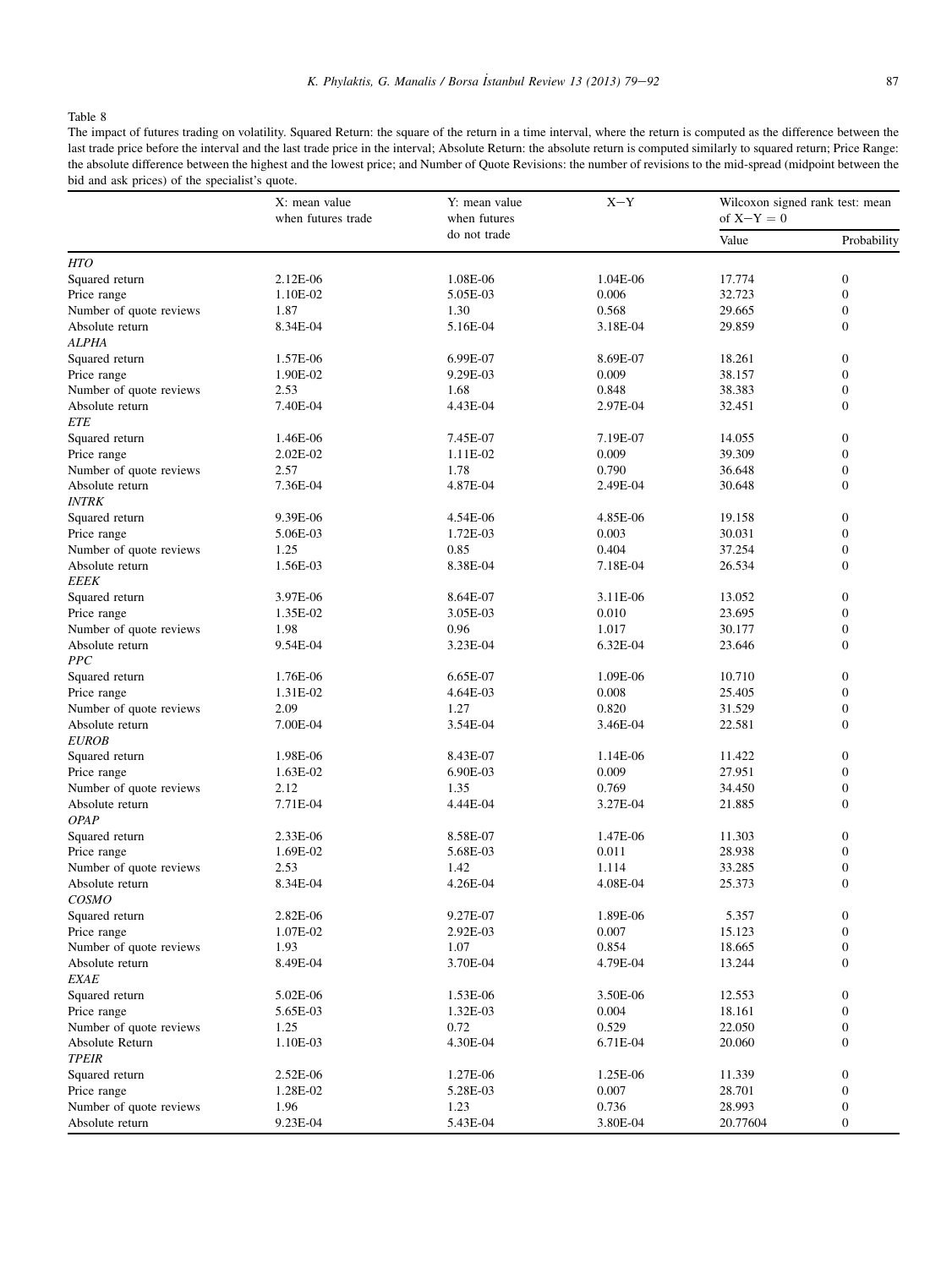<span id="page-10-0"></span>lower inventory risk. We explore in the next section the impact of futures trading on quoted depth.

#### 4.1.3. Impact on quoted depth

According to [Lee et al. \(1993\)](#page-14-0) bid-ask spread and quoted depth jointly describe market liquidity and increases in depth are associated with improvements in liquidity. Depth is defined as the number of shares a market maker is willing to purchase or sell at the quoted bid-ask prices. We calculate the weighted average depth using the same technique as that used for the estimation of weighted bid-ask spreads. We present information for intervals when futures trade and for intervals when futures do not trade.

Results show that quoted depth is statistically significantly higher in intervals when futures trade in 8 of the 11 stocks (see [Table 3](#page-6-0)). In one of the other cases no difference was found and in the other two there was a fall in the quoted depth, which was marginally significant. We then check the robustness of our results by running the same regression as for bid-ask spreads and controlling for spot trading volume and spot trading volatility and including a dummy variable (futures trade), which takes the value of one for the intervals for which there is futures trading and zero otherwise.

$$
\ln(quoted \text{ depth})_{it} = \beta_1 + \beta_2 \ln(\text{spot volume})_{it}
$$

$$
+ \beta_3 \ln(\text{spot volatility})_{it}
$$

$$
+ \beta_4 (\text{futures trade})_{it} + \varepsilon_{it}
$$
(4)

Our main interest is the value of  $\beta_4$ . A positive value will indicate that futures trading increase quoted depth in the spot market. Based on our earlier discussion we will expect  $\beta_2 > 0$ and  $\beta_3 < 0$ .

Results are presented in [Table 7](#page-8-0). All coefficients have been found to be statistically significant. Spot Trading Volume increases depth and spot trading volatility reduces depth. Surprisingly, we find futures trading not to have an impact on quoted depth in half the cases and in the other half to have a negative impact. That is futures trading reduces depth when it has an effect. Dealers provide lower depth and as a consequence take lower inventory risk. Thus, our results provide support for the conjecture that lower bid-ask spreads during futures trading are due to lower inventory holding costs and are not an indicator of an improvement in liquidity.

## 4.2. Impact of futures trading on the volatility of the underlying stock

In this section, we explore the impact of futures trading on the volatility of the underlying stock. It is not clear whether the impact should be positive or negative. One argument supports the view that futures trading raises volatility through the provision of low-cost speculation opportunities (see e.g. [Harris, 1989; Stein, 1989\)](#page-14-0). On the other hand, the introduction of futures results in a decrease in volatility. Futures trading may lead to more complete markets, which enhances information flows and improves investment choices facing investors. Futures contracts allow for new positions and Table 9

The impact of futures trading on volatility controlling for trading volume. The equation estimated is  $ln(spot$  volatility $)_{it} = c_1 + c_2 ln(spot$  volume $)_{it}$ +  $c_2$ (futures trade)<sub>it</sub> +  $\varepsilon_{it}$ .

Spot volatility is squared return and futures trade is equal to one for intervals for which there is futures trading and zero otherwise. P-values estimated using heteroskedasticity consistent standard errors are given in brackets. The regression is estimated using TSLS and instruments the lagged values of independent variables.

| Spot volatility          | Intercept       | Spot volume | Futures trade |
|--------------------------|-----------------|-------------|---------------|
| <b>HTO</b>               | $-13.641(0.00)$ | 0.125(0.00) | 0.064(0.00)   |
| <b>ALPHA</b>             | $-14.101(0.00)$ | 0.050(0.00) | 0.291(0.00)   |
| <b>ETE</b>               | $-14.487(0.00)$ | 0.108(0.00) | 0.177(0.00)   |
| INTRK <sup>a</sup>       | $-11.156(0.00)$ | 0.064(0.00) | 0.025(0.17)   |
| <b>EEEK</b>              | $-14.180(0.00)$ | 0.151(0.00) | 0.417(0.00)   |
| <b>PPC</b>               | $-14.442(0.00)$ | 0.135(0.00) | 0.168(0.00)   |
| <b>EUROB</b>             | $-13.890(0.00)$ | 0.063(0.00) | 0.169(0.00)   |
| OPAP                     | $-14.670(0.00)$ | 0.195(0.00) | 0.110(0.00)   |
| COSMO                    | $-13.684(0.00)$ | 0.119(0.00) | 0.164(0.00)   |
| <b>EXAE</b>              | $-11.874(0.00)$ | 0.032(0.00) | 0.115(0.00)   |
| <b>TPEIR<sup>a</sup></b> | $-13.103(0.00)$ | 0.062(0.00) | 0.021(0.29)   |

<sup>a</sup> It should be noted that futures trade is statistically significant when using other measures of volatility.

expanded investment sets, or enable existing positions to be taken at lower costs. Futures trading may bring more information to the market and allow for quicker dissemination of information. In addition, futures contracts facilitate hedging so that less reliance is placed on spot hedging strategies. The transfer of speculative activity from the spot to the futures market may also dampen spot market volatility.<sup>15</sup> Empirically the earlier evidence is also mixed.<sup>16</sup> However, [Kumar et al.](#page-14-0) [\(1998\)](#page-14-0) and [Shastri et al. \(2008\)](#page-14-0) confirm a decrease in volatility.

In our paper we use four measures of volatility as in [Lee,](#page-14-0) [Ready, and Seguin \(1994\)](#page-14-0). These measures are described below:

- (i) Squared Return: the square of the return in a time interval, where the return is computed as the difference between the last trade price before the interval and the last trade price in the interval.
- (ii) Absolute Return: the absolute return is the absolute value of the return computed similarly to (i).
- (iii) Price Range: the absolute difference between the highest and the lowest price.
- (iv) Number of Quote Revisions: the number of revisions to the mid-spread (midpoint between the bid and ask prices) of the specialist's quote.

We estimate these measures for periods in which futures trade and for periods in which futures do not trade. The results

<sup>&</sup>lt;sup>15</sup> See [Damodaran and Subrahmanyam \(1992\)](#page-14-0) for a detailed discussion of the arguments.

<sup>&</sup>lt;sup>16</sup> See [McKenzie, Brailsford, and Faff \(2001\)](#page-14-0) and [Sutcliffe \(2006\)](#page-14-0) for a review.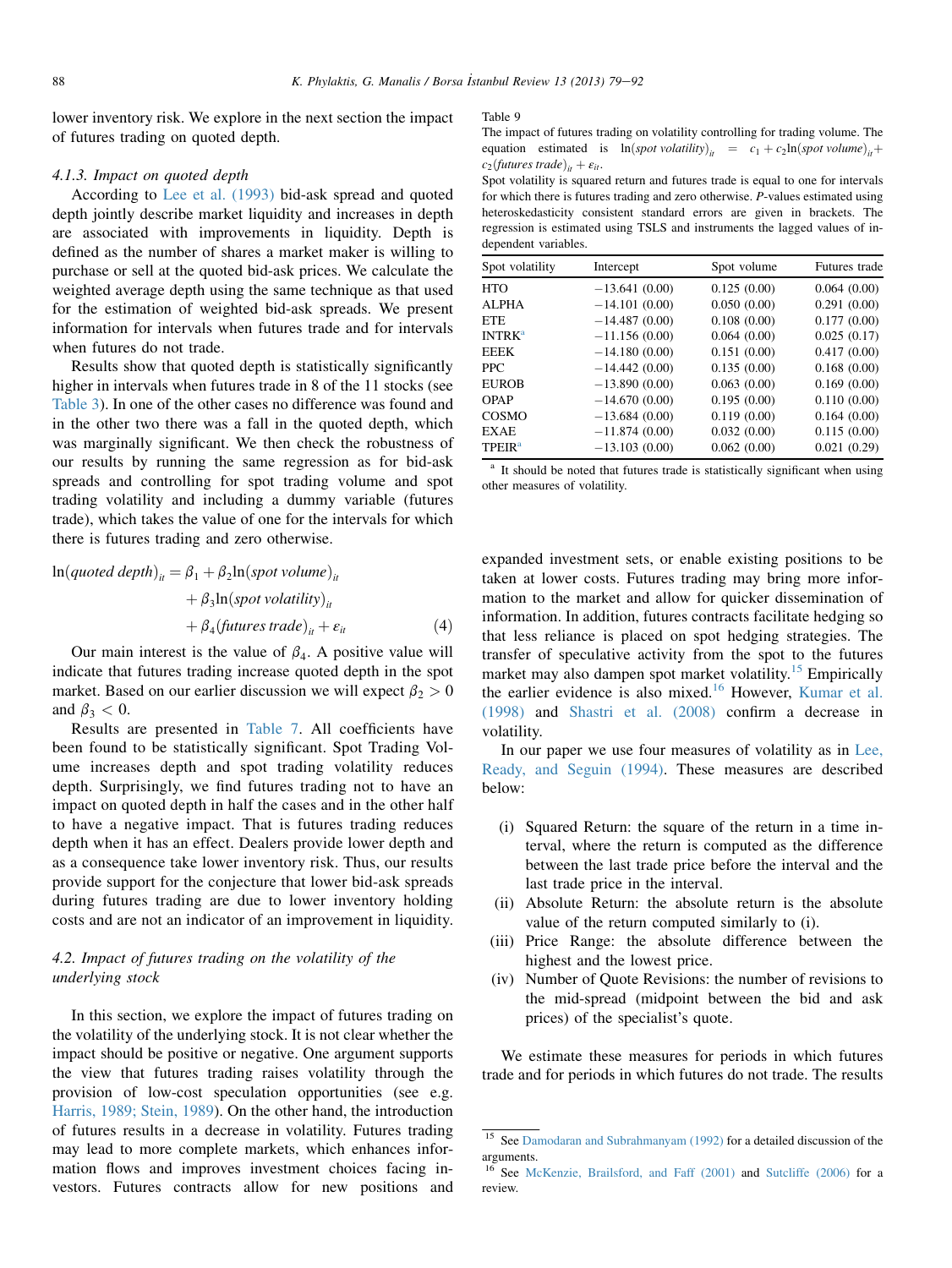<span id="page-11-0"></span>Impact of futures trading on the transaction volume, transaction frequency and transaction size on the underlying stock. Transaction volume (shares): number of shares traded during one interval; Transaction volume (value): value of shares traded during one interval; transaction frequency: number of trades during one interval; transaction size (value): value of shares per trade during one interval; transaction size (shares): number of shares per trade during one interval.

|                              | X: mean value when<br>futures trade | Y: mean value when<br>futures do not trade | $X-Y$     | Wilcoxon signed rank test:<br>mean of $X-Y = 0$ |                  |
|------------------------------|-------------------------------------|--------------------------------------------|-----------|-------------------------------------------------|------------------|
|                              |                                     |                                            |           | Value                                           | Probability      |
| <b>HTO</b>                   |                                     |                                            |           |                                                 |                  |
| Transaction volume (value)   | 79,915.19                           | 31,731.57                                  | 48.183.63 | 36.858                                          | $\mathbf{0}$     |
| Transaction volume (shares)  | 6444                                | 2542                                       | 3901      | 35.772                                          | $\boldsymbol{0}$ |
| <b>Transaction frequency</b> | 7.39                                | 3.22                                       | 4.17      | 45.937                                          | $\boldsymbol{0}$ |
| Transaction size (value)     | 7950.23                             | 5672.77                                    | 2277.46   | 22.816                                          | $\mathbf{0}$     |
| Transaction size (shares)    | 630.87                              | 454.35                                     | 176.52    | 23.431                                          | $\boldsymbol{0}$ |
| ALPHA                        |                                     |                                            |           |                                                 |                  |
| Transaction volume (value)   | 76,392.52                           | 34,655.34                                  | 41,737.17 | 37.337                                          | $\mathbf{0}$     |
| Transaction volume (shares)  | 3193                                | 1440                                       | 1752      | 36.355                                          | $\boldsymbol{0}$ |
| Transaction frequency        | 8.04                                | 3.82                                       | 4.22      | 42.062                                          | $\boldsymbol{0}$ |
| Transaction size (value)     | 7752.66                             | 6124.81                                    | 1627.85   | 21.327                                          | $\mathbf{0}$     |
| Transaction size (shares)    | 323.21                              | 256.23                                     | 66.98     | 21.050                                          | $\boldsymbol{0}$ |
| ETE                          |                                     |                                            |           |                                                 |                  |
| Transaction volume (value)   | 84,259.75                           | 40,922.23                                  | 43,337.52 | 32.889                                          | $\mathbf{0}$     |
| Transaction volume (shares)  | 3494                                | 1714                                       | 1779      | 33.076                                          | $\boldsymbol{0}$ |
| Transaction frequency        | 8.95                                | 4.66                                       | 4.28      | 44.464                                          | $\boldsymbol{0}$ |
| Transaction size (value)     | 7757.75                             | 6164.89                                    | 1592.85   | 20.439                                          | $\mathbf{0}$     |
| Transaction size (shares)    | 324.45                              | 261.73                                     | 62.72     | 20.211                                          | $\mathbf{0}$     |
| <b>INTRK</b>                 |                                     |                                            |           |                                                 |                  |
| Transaction volume (value)   | 10,969.98                           | 3572.68                                    | 7397.29   | 26.739                                          | $\boldsymbol{0}$ |
| Transaction volume (shares)  | 2500                                | 838                                        | 1661      | 26.148                                          | $\boldsymbol{0}$ |
|                              |                                     |                                            |           |                                                 |                  |
| Transaction frequency        | 3.50                                | 1.40<br>1026.14                            | 2.10      | 34.726<br>31.741                                | $\boldsymbol{0}$ |
| Transaction size (value)     | 1785.01                             |                                            | 758.86    |                                                 | $\boldsymbol{0}$ |
| Transaction size (shares)    | 411.11                              | 244.06                                     | 167.05    | 29.940                                          | $\boldsymbol{0}$ |
| <b>EEEK</b>                  |                                     |                                            |           |                                                 |                  |
| Transaction volume (value)   | 32,215.30                           | 10,391.93                                  | 21,823.36 | 19.400                                          | $\boldsymbol{0}$ |
| Transaction volume (shares)  | 1647                                | 531                                        | 1116.12   | 19.557                                          | $\boldsymbol{0}$ |
| Transaction frequency        | 3.55                                | 1.21                                       | 2.34      | 27.258                                          | $\boldsymbol{0}$ |
| Transaction size (value)     | 5374.81                             | 3073.46                                    | 2301.35   | 19.033                                          | $\boldsymbol{0}$ |
| Transaction size (shares)    | 275.29                              | 156.96                                     | 118.32    | 19.189                                          | $\boldsymbol{0}$ |
| <b>PPC</b>                   |                                     |                                            |           |                                                 |                  |
| Transaction volume (value)   | 59,138.10                           | 23,205.85                                  | 35,932.25 | 23.590                                          | $\boldsymbol{0}$ |
| Transaction volume (shares)  | 2852                                | 1118                                       | 1734      | 23.416                                          | $\boldsymbol{0}$ |
| Transaction frequency        | 5.73                                | 2.26                                       | 3.47      | 31.979                                          | $\boldsymbol{0}$ |
| Transaction size (value)     | 7436.32                             | 5158.65                                    | 2277.67   | 16.012                                          | $\boldsymbol{0}$ |
| Transaction size (shares)    | 358.30                              | 248.94                                     | 109.35    | 15.802                                          | $\boldsymbol{0}$ |
| <b>EUROB</b>                 |                                     |                                            |           |                                                 |                  |
| Transaction volume (value)   | 52,467.15                           | 21,439.03                                  | 31,028.12 | 24.567                                          | $\boldsymbol{0}$ |
| Transaction volume (shares)  | 2325                                | 1003                                       | 1322      | 23.696                                          | $\boldsymbol{0}$ |
| Transaction frequency        | 5.88                                | 2.72                                       | 3.15      | 33.152                                          | $\boldsymbol{0}$ |
| Transaction size (value)     | 6543.43                             | 4505.15                                    | 2038.28   | 20.460                                          | $\Omega$         |
| Transaction size (shares)    | 292.57                              | 213.68                                     | 78.88     | 17.350                                          | $\overline{0}$   |
| OPAP                         |                                     |                                            |           |                                                 |                  |
| Transaction volume (value)   | 86,410.92                           | 31,410.01                                  | 55,000.90 | 23.937                                          | $\boldsymbol{0}$ |
| Transaction volume (shares)  | 4479                                | 1708                                       | 2770      | 23.144                                          | $\boldsymbol{0}$ |
| Transaction frequency        | 7.22                                | 2.83                                       | 4.39      | 34.757                                          | $\mathbf{0}$     |
| Transaction size (value)     | 8723.42                             | 5928.79                                    | 2794.63   | 19.033                                          | $\boldsymbol{0}$ |
| Transaction size (shares)    | 453.24                              | 328.56                                     | 124.68    | 16.532                                          | $\boldsymbol{0}$ |
| COSMO                        |                                     |                                            |           |                                                 |                  |
| Transaction volume (value)   | 52,263.50                           | 18,414.58                                  | 33,848.92 | 15.278                                          | $\boldsymbol{0}$ |
| Transaction volume (shares)  | 3701                                | 1310                                       | 2391      | 15.265                                          | $\mathbf{0}$     |
| Transaction frequency        | 5.62                                | 1.89                                       | 3.73      | 19.282                                          | $\boldsymbol{0}$ |
| Transaction size (value)     | 6548.01                             | 4143.03                                    | 2404.97   | 12.977                                          | $\boldsymbol{0}$ |
| Transaction size (shares)    | 463.39                              | 294.94                                     | 168.44    | 12.774                                          | $\boldsymbol{0}$ |
| <b>EXAE</b>                  |                                     |                                            |           |                                                 |                  |
| Transaction volume (value)   | 12,763.13                           | 4064.88                                    | 8698.24   | 16.561                                          | $\boldsymbol{0}$ |
| Transaction volume (shares)  | 1658                                | 548                                        | 1110      | 16.696                                          | $\boldsymbol{0}$ |
| Transaction frequency        | 3.04                                | 1.05                                       | 1.98      | 21.198                                          | $\mathbf{0}$     |
|                              |                                     |                                            |           |                                                 |                  |

(continued on next page)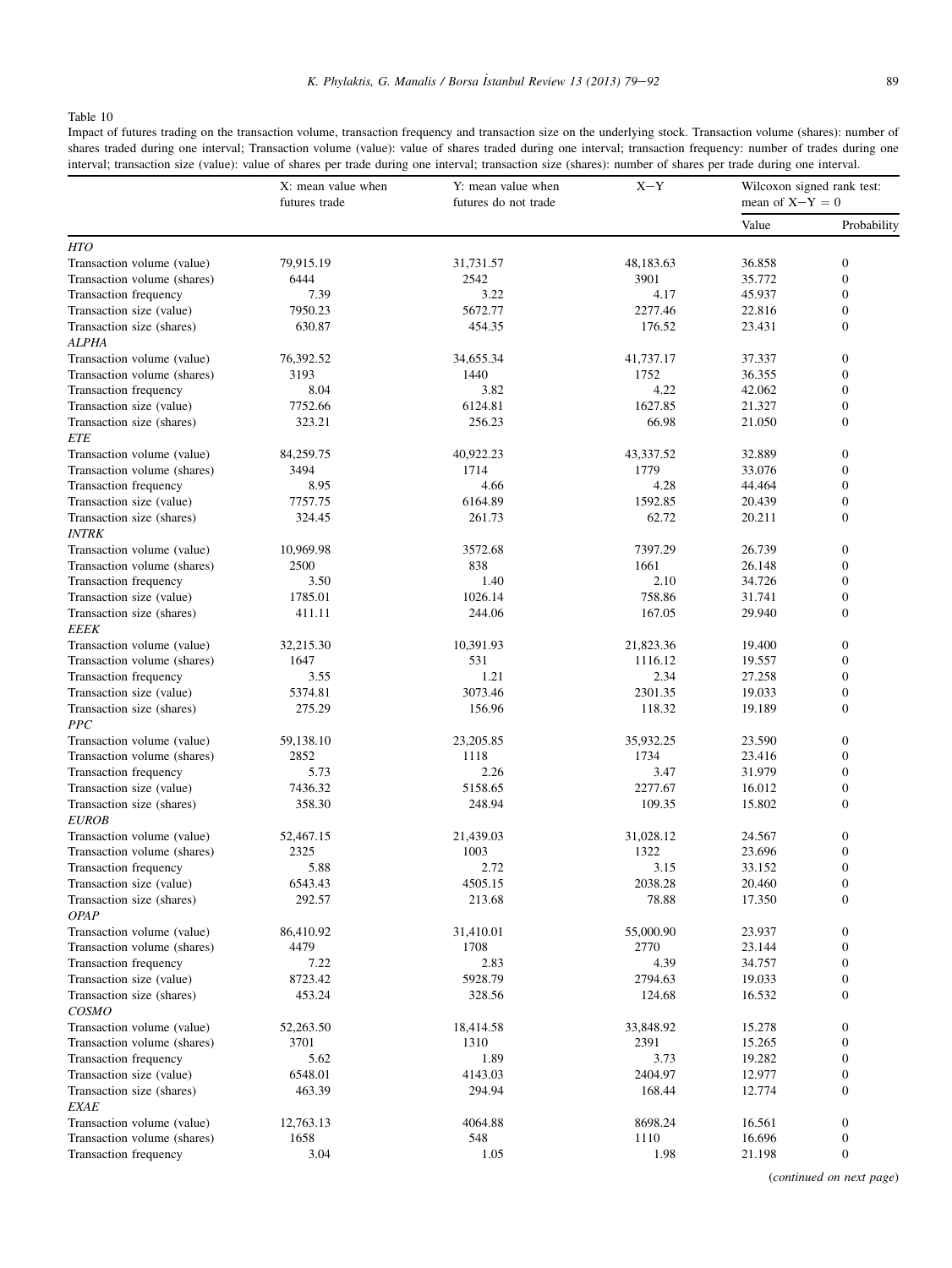Table 10 (continued)

|                                           | X: mean value when<br>futures trade | Y: mean value when<br>futures do not trade | $X-Y$     | Wilcoxon signed rank test:<br>mean of $X-Y = 0$ |                |
|-------------------------------------------|-------------------------------------|--------------------------------------------|-----------|-------------------------------------------------|----------------|
|                                           |                                     |                                            |           | Value                                           | Probability    |
| Transaction size (value)                  | 2393.36                             | 1255.06                                    | 1138.29   | 13.613                                          | $\Omega$       |
| Transaction size (shares)<br><b>TPEIR</b> | 315.26                              | 169.90                                     | 145.36    | 12.077                                          | $\overline{0}$ |
| Transaction volume (value)                | 46,687.12                           | 16.035.01                                  | 30.652.11 | 26.268                                          | $\Omega$       |
| Transaction volume (shares)               | 3489                                | 1255                                       | 2234      | 25.503                                          | $\Omega$       |
| Transaction frequency                     | 6.87                                | 2.75                                       | 4.12      | 33.348                                          | $\Omega$       |
| Transaction size (value)                  | 4918.27                             | 3040.03                                    | 1878.24   | 23.621                                          | $\Omega$       |
| Transaction size (shares)                 | 369.88                              | 244.08                                     | 125.80    | 20.552                                          | $\Omega$       |

are presented in [Table 8.](#page-9-0) As it can be seen the periods in which futures trade are associated with significantly higher stock volatility irrespective of the measure used. The difference in volatility between the periods in which futures trade and periods in which futures do not trade is statistically significant as shown by the Wilcoxon signed rank test.

However, periods of high volatility are also associated with high trading volume. Thus, the observed increase in stock volatility may be the consequence of higher trading volume in the underlying stock market. We run then a regression of spot volatility on spot trading volume and include a dummy variable, (futures trade), as in the previous exercises, which takes the value of one for the intervals for which there is futures trading and zero otherwise. We thus, test whether volatility increases when there is futures trading when controlling for the impact of trading volume. The log linear regression is given below:

$$
\ln(spot volatility)_{it} = c_1 + c_2 \ln(spot volume)_{it}
$$
  
+  $c_3$ (futures trade)\_{it} +  $\varepsilon_{it}$  (5)

The exercise has been performed for all measures of volatility but we present results only for the measure of squared return as the results are invariant. We estimate the regression using Two Stage Least Squares since the Hausman test rejected the hypothesis that the OLS estimates are consistent. We use lagged values of the independent variables as instruments. The results are presented in [Table 9](#page-10-0).

All coefficients are statistically significant. Spot trading volume exerts a positive impact on stock trading volatility. However, we find for all measures of stock trading volatility that futures trading has also a positive impact on stock trading volatility. Thus, futures trading increases volatility of the underlying market at the margin. Our result supports the view that futures trading might be destabilising the market through the provision of low cost speculation and increasing information asymmetry in the underlying stock.

As in the previous analysis for other measures of market quality we tested the robustness of our results using instead of a dummy variable, which takes zero one value, a dummy variable which is equal to the trading volume in the futures market for the intervals that there is futures trading and zero otherwise. Once again the results confirmed the positive impact of futures trading on volatility. This increase in volatility could be the result of institutional investors taking large positions in both the derivative and the underlying markets, increasing trading volume and creating price pressures in the underlying security. In the next section, we examine whether in fact futures trading increases trading volume in the underlying security.

## 4.3. Impact of futures trading on transaction volume, transaction frequency and transaction size for the underlying stock

We have argued earlier that futures trading can provide additional information about the underlying security. This suggests that trading activity in the futures market should have an impact on the order flow in the underlying security. We calculate for each stock separately the mean value of each measure of order flow (transaction volume, transaction frequency, transaction size) across all intervals in which futures trade and for intervals for which futures do not trade.

The results are presented in [Table 10](#page-11-0). As in the previous exercises we report values for each order flow measure when futures trade (column 2) and when futures do not trade (column 3). In column 4 we report the difference between these values and in the last two columns we test the statistical significance of the difference using the Wilcoxon signed rank test.

The following comments can be made. For all the stocks trading volume in the underlying stock in terms of both value and shares is significantly higher when there is futures trading. The difference is statistically significant, with a very low pvalue for a t-test (Wilcoxon signed rank test). This increase in transaction volume is driven by increases in both transaction frequency and transaction size. These conclusions are not only valid for average values over the whole period, but for the whole trading day as shown in [Fig. 2](#page-13-0) for one of the stocks (HTO). The rest of the stocks have the same results. It is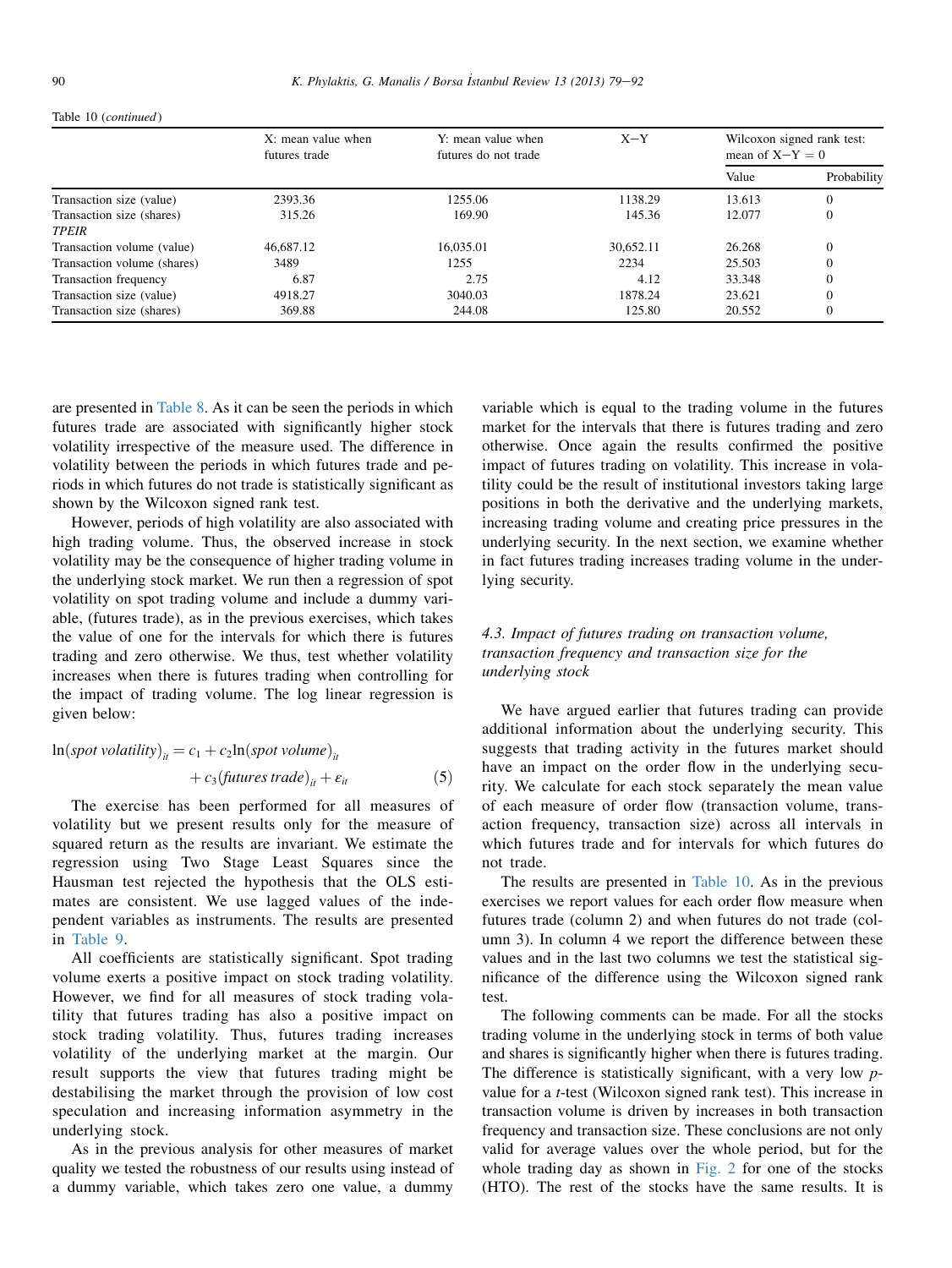<span id="page-13-0"></span>



Fig. 2. Impact of futures trading on the transaction volume, transaction frequency and transaction size on the underlying stock.

interesting to note that each measure follows a U shaped pattern.<sup>17</sup>

#### 5. Conclusion

In this paper, we explored the impact of futures trading on the underlying stock by contacting an experiment of comparing market quality for intervals when futures trade with intervals when futures do not trade using high frequency proprietary data at the single stock level. Our results show that although the bid-ask spreads decrease, this is not due to a fall in information asymmetries. We find that the adverse selection component of the bid-ask spread does not decrease when futures trade. We find supporting evidence that the fall in the spread could be due to lower inventory holding costs as a result of lower depth when futures trade.

We also find volatility to increase when futures trade. This could be the result of institutional investors taking large positions in both the derivative and the underlying markets, increasing trading volume and creating price pressures on the underlying security. Indeed, we find an increase in trading volume when futures trade supporting this scenario. Anecdotal evidence has also provided further support for our conjecture that institutional and private investors take large positions. At the same time, market makers not wanting to carry the risk of the open positions, possibly because they are undercapitalised, hedge their position right away creating price pressures, increasing volatility and adding trading volume in the cash market.

In summary, our study of futures trading at the single stock level using high frequency data and comparing the behaviour of the underlying stock during intervals when there is futures trading with intervals when there is no futures trading does not corroborate the results found by earlier studies, which have concentrated on lower frequency data and applied a pre-post futures trading investigation. This paper has indicated that market volatility in the cash market did not decrease as a result of the operations of the futures market. This has policy implications for financial market regulators and raises the question of whether further regulations on derivatives, such as higher margins, are desirable.

## Acknowledgements

We would like to thank the Hellenic Capital Markets Commission and the Athens Stock Exchange for its support. We also like to thank Andreas Georgopoulos for excellent research assistance. The paper benefited from comments at the 2nd Emerging Markets Finance Meeting, Cass Business School, London, 2008.

 $17$  Results using median values are qualitatively similar (can be made available by the authors).